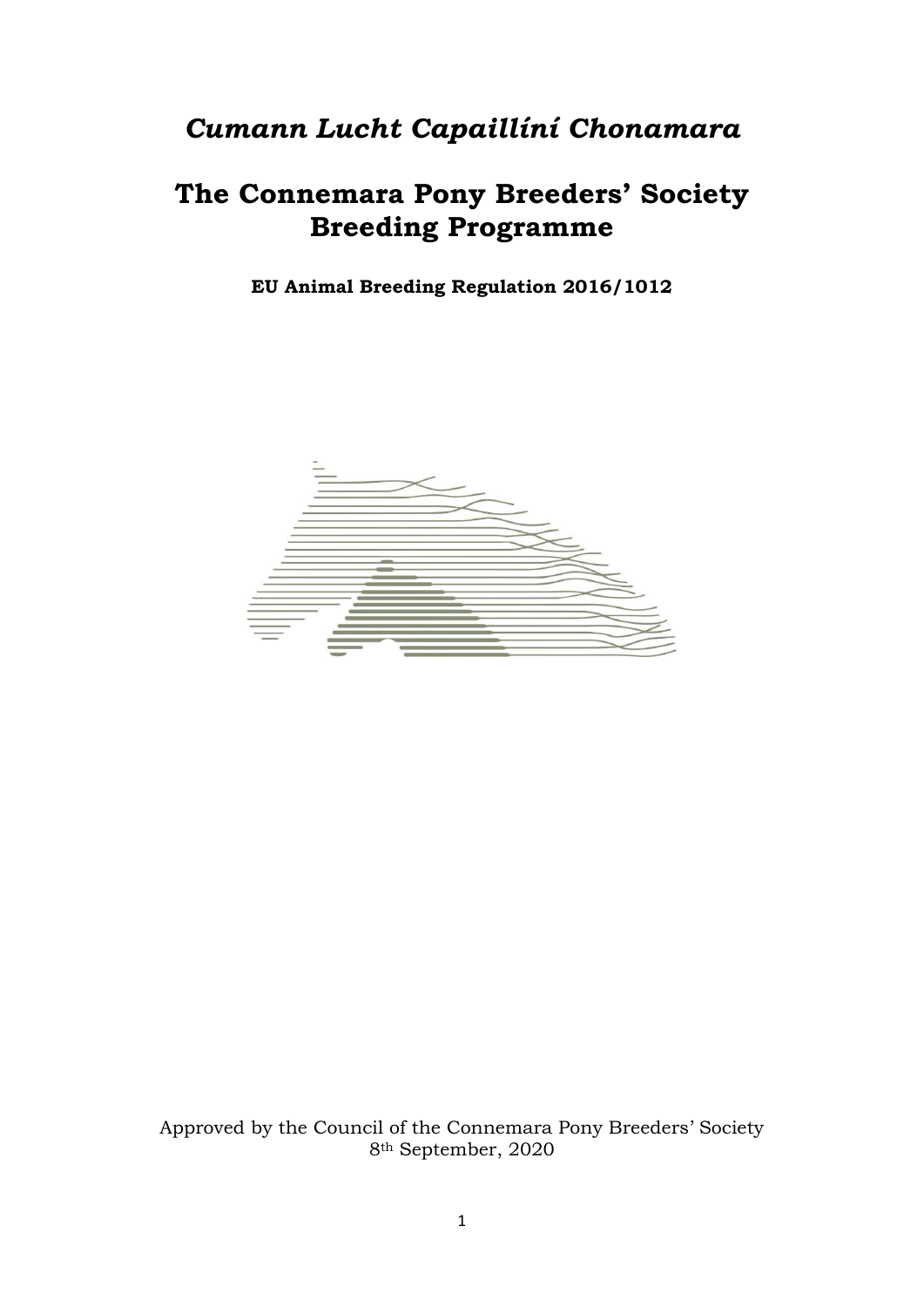# **CONTENTS**

| 1. |                                                                       |
|----|-----------------------------------------------------------------------|
|    |                                                                       |
|    |                                                                       |
|    |                                                                       |
|    |                                                                       |
|    |                                                                       |
| 2. |                                                                       |
|    |                                                                       |
|    |                                                                       |
| 3. |                                                                       |
|    | Definition of a Breeder for the Purposes                              |
|    |                                                                       |
|    |                                                                       |
|    |                                                                       |
| 4. |                                                                       |
|    |                                                                       |
| 5. |                                                                       |
|    |                                                                       |
|    |                                                                       |
|    |                                                                       |
|    |                                                                       |
|    |                                                                       |
|    |                                                                       |
|    |                                                                       |
|    |                                                                       |
|    |                                                                       |
|    |                                                                       |
|    |                                                                       |
|    | Inspection of Filly/Mare Progeny of Class 3 Mares:                    |
|    |                                                                       |
|    |                                                                       |
|    |                                                                       |
| 6. | 10                                                                    |
|    |                                                                       |
|    |                                                                       |
|    | Naming of Ponies at time of DNA Sampling for Parentage Verification10 |
|    |                                                                       |
|    |                                                                       |
|    |                                                                       |
|    |                                                                       |
|    | CPBS Online Official Pedigree and Performance Database: 11            |
|    |                                                                       |
|    |                                                                       |

| <b>Hoof Wall Separation Disease</b> |
|-------------------------------------|
|                                     |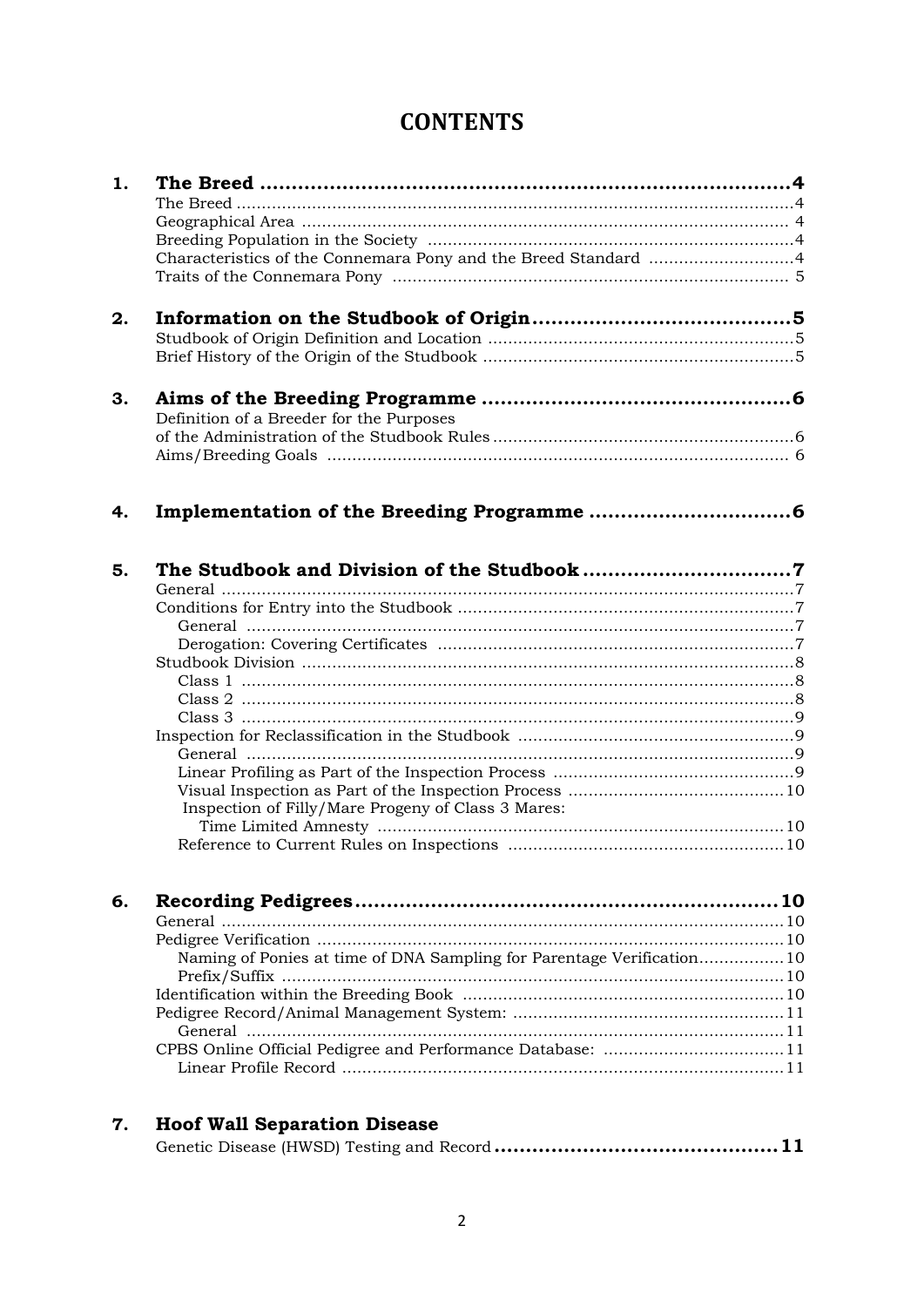| 8.  |                                                                                                                                                                                            |  |
|-----|--------------------------------------------------------------------------------------------------------------------------------------------------------------------------------------------|--|
|     |                                                                                                                                                                                            |  |
|     | Natural Covering/One Parent Registered with Daughter Society/Body14                                                                                                                        |  |
|     | Germinal Products and Embryo Transfer in Assisted Service/Registration 14                                                                                                                  |  |
|     |                                                                                                                                                                                            |  |
|     | Parentage Verification/DNA Sampling/Transponder (Microchip) Implantation 14                                                                                                                |  |
|     |                                                                                                                                                                                            |  |
|     |                                                                                                                                                                                            |  |
|     |                                                                                                                                                                                            |  |
|     |                                                                                                                                                                                            |  |
|     |                                                                                                                                                                                            |  |
|     |                                                                                                                                                                                            |  |
|     |                                                                                                                                                                                            |  |
|     |                                                                                                                                                                                            |  |
|     |                                                                                                                                                                                            |  |
|     |                                                                                                                                                                                            |  |
|     |                                                                                                                                                                                            |  |
|     |                                                                                                                                                                                            |  |
|     | Zootechnical Certificates for Germinal Products and Embryos of                                                                                                                             |  |
|     |                                                                                                                                                                                            |  |
|     | Derogation: Concerning the Issuing, Content and Format of Zootechnical                                                                                                                     |  |
|     | Certificates for the Entry into EU Member States of Purebred                                                                                                                               |  |
|     |                                                                                                                                                                                            |  |
|     |                                                                                                                                                                                            |  |
|     |                                                                                                                                                                                            |  |
|     |                                                                                                                                                                                            |  |
|     | 9. Selection and Breeding Objectives<br>Considerations for Breeders in Order to Achieve Breeding Goals19                                                                                   |  |
| 10. |                                                                                                                                                                                            |  |
|     |                                                                                                                                                                                            |  |
|     |                                                                                                                                                                                            |  |
|     |                                                                                                                                                                                            |  |
| 11. | Daughter Breed Societies (EU) and Breeding Bodies (non EU) 21                                                                                                                              |  |
|     | <b>ANNEXES</b><br>Appendix 1: Hoof Wall Separation Disease (HWSD)<br>http://cpbs.ie/hwsd-hoof-wall-separation-disease-testing-services/                                                    |  |
|     | Appendix 2: Linear Profiling http://cpbs.ie/linear-profiling/                                                                                                                              |  |
|     | Appendix 3: Linear Profiling Scoring Sheet (Colts) http://cpbs.ie/linear-profiling/colts/<br>Appendix 4: Linear Profiling Scoring Sheet (Fillies) http://cpbs.ie/linear-profiling/fillies/ |  |
|     | Appendix 5: CPBS Fees http://cpbs.ie/fees2020/                                                                                                                                             |  |

- Appendix 6: Official Marking Chart<https://cpbs.ie/marking-chart/>
- Appendix 7: Zootechnical Certificate<https://cpbs.ie/zootechnical-certificate/>
- Appendix 8: Equine Premises Registration<https://cpbs.ie/equine-premises-number-2/>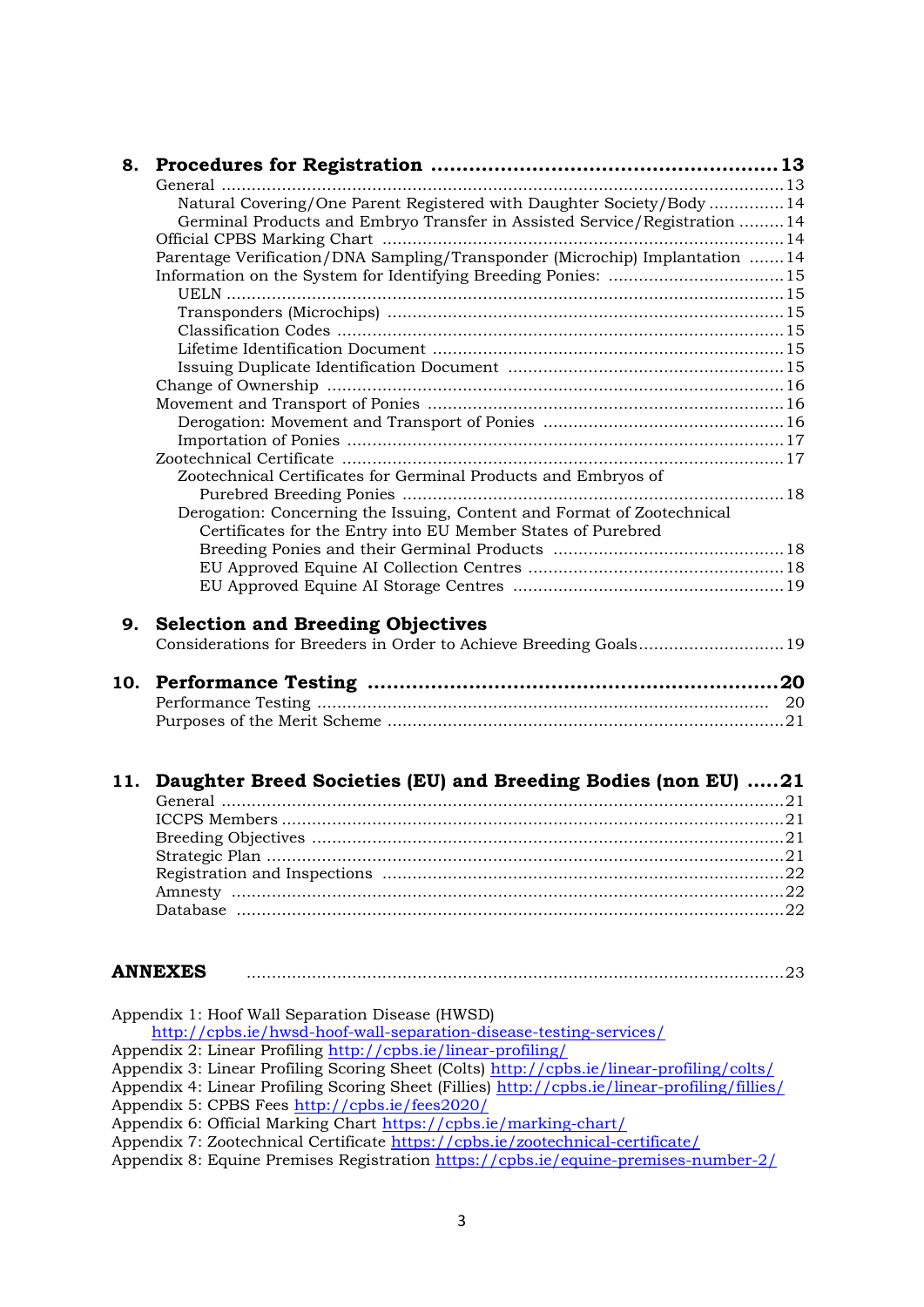# *Cumann Lucht Capaillíní Chonamara*

# **The Connemara Pony Breeders' Society Breeding Programme EU Animal Breeding Regulation 2016/1012**

Approved by the Council of the Connemara Pony Breeders' Society 8th September 2020

# **SECTION 1 - The Breed**

## **The Breed**

- 1.1 The Connemara pony, an Irish native breed, originated in the part of County Galway known as Connemara, west of Lough Corrib and bordering the Atlantic Ocean in the Republic of Ireland.
- 1.2 The Connemara pony is considered an endangered breed under EU law.
- 1.3 The interests of the Connemara pony breed are protected by the Connemara Pony Breeders' Society (CPBS) which is recognised by the Department of Agriculture, Food and the Marine under EU Animal Breeding Regulations.

#### **Geographical Area**

1.4 The geographical area in which the Connemara Pony Breeders' Society carries out the breeding programme is the island of Ireland (Republic of Ireland and Northern Ireland).

## **Characteristics of the Connemara Pony and the Breed Standard**

- 1.6 The Connemara pony's unique set of nine characteristics establishing a breed standard are:
	- 1.6.1 **Type**: compact, well-balanced pony with good depth and substance and good heart room, standing on short legs, covering a lot of ground, good temperament, hardiness, staying power, intelligence, soundness, surefootedness, with athletic ability;
	- 1.6.2 **Height**: 128cm to 148cm inclusive;
	- 1.6.3 **Colour**: grey, black, bay, brown, dun (may also be known as buckskin), palomino, dark-eyed cream, blue-eyed cream, and occasional roan or chestnut;
	- 1.6.4 **Head**: well-balanced head of medium length with good width between large kindly eyes, pony ears, well-defined cheekbone, jaw relatively deep but not coarse;
	- 1.6.5 **Front**: well set onto neck, crest should not be over developed, neck not set on too low, good length of rein, well-defined withers, good sloping shoulders;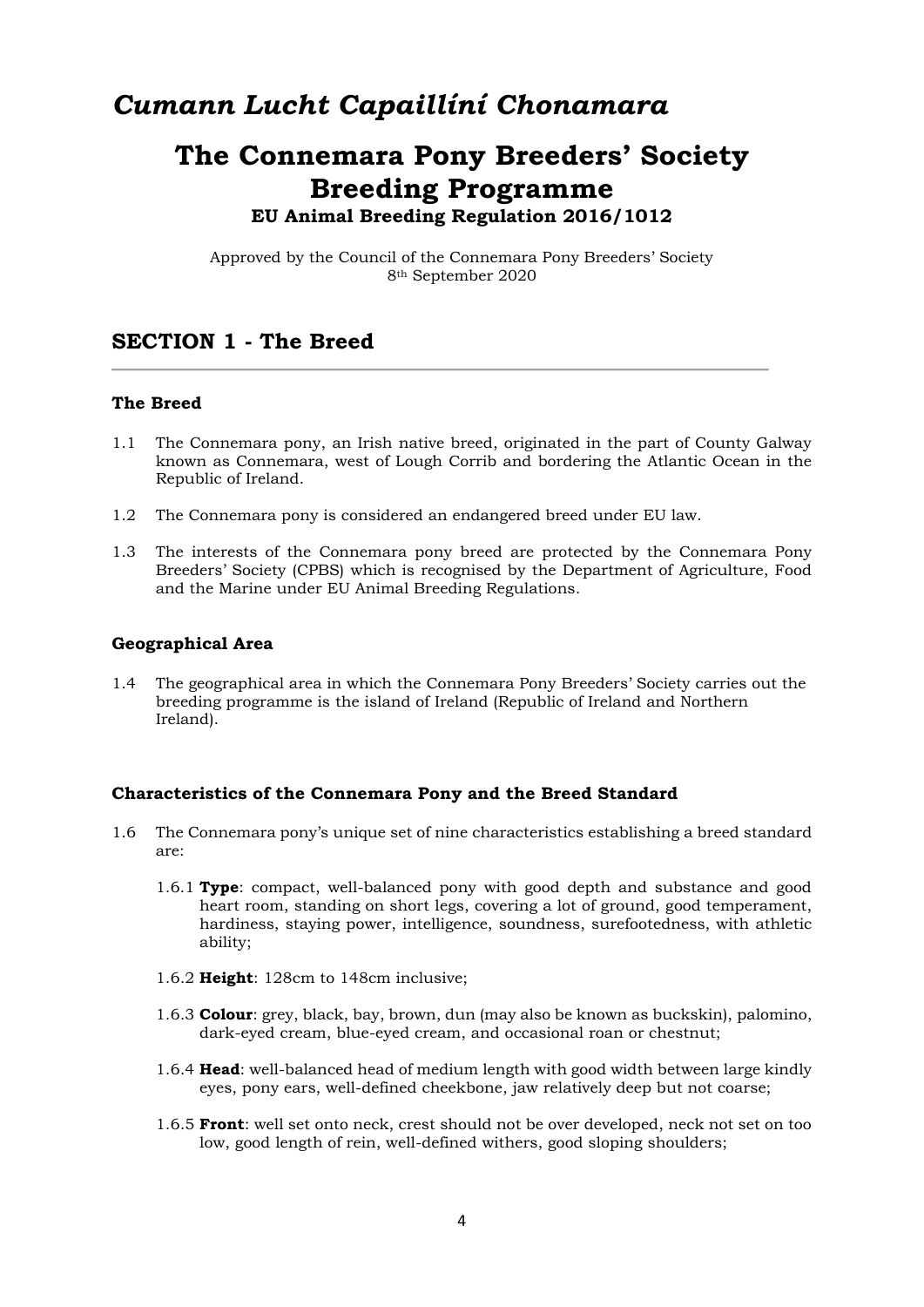- 1.6.6 **Body**: body should be deep, with strong back, some length permissible, but should be well ribbed up with strong loins;
- 1.6.7 **Limbs**: Good length and strength in forearm, well-defined knees and short cannon with flat bone measuring 18cm to 21cm, elbows should be free, pasterns of medium length, feet well-shaped, of medium size, hard and level;
- 1.6.8 **Hind**: strong, muscular with some length, well-developed second thigh (gaskin) and strong low-set hocks;
- 1.6.9 **Movement**: free, easy and true, without undue knee action, but active and covering the ground.

#### **Traits of the Connemara Pony**

- 1.7 The Connemara pony is a sturdy, self-reliant, agile, careful, compact, well-balanced, versatile pony with good conformation with a willingness to work. It is nimble and surefooted. It is known for its natural jumping ability It is known for its excellent bone and hard hooves. Originally a utility pony to work the land, carry turf and transport the family, its size made the Connemara easy to harness and the pony's natural strength enabled it to pull a carriage with several adults. The less able were weeded out until with each succeeding generation the Connemara pony stabilised as a willing, eventempered animal able to respond to a wide range of work requirements under a variety of conditions.
- 1.8 This pony breed has proven beyond doubt its willingness to work with human partners, today excelling in many sporting activities, being an eager confident jumper, known for its relatively big stride and even bigger heart.
- 1.9 Such is its versatility the Connemara pony is suitable for youngsters and adults in all areas of modern horsemanship.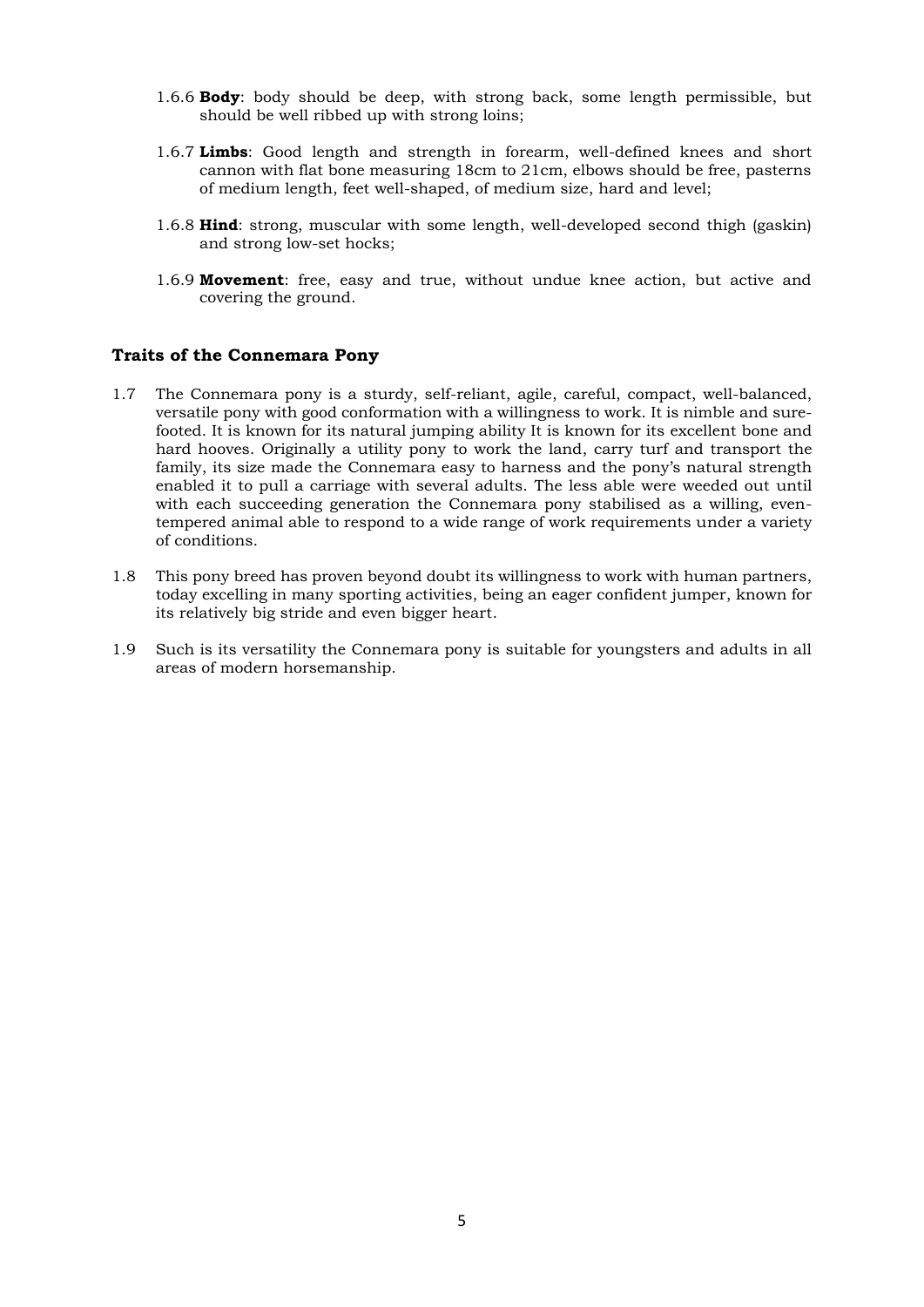# **Studbook of Origin Definition and Location**

- 2.1 The Connemara Pony Breeders' Society maintains the herd book recording the origins and subsequent lineages of the Connemara pony. The herd book is known as the Studbook of Origin.
- 2.2 The Studbook of Origin was closed in 1964 and since then no further outside blood has been introduced. Only ponies registered in the Studbook are permitted to take part in the breeding programme.
- 2.3 The Studbook of Origin is held in the registered offices of the Connemara Pony Breeders' Society at The Showgrounds, Clifden, Co. Galway H71 YA09 in accordance with EU Animal Breeding Regulations 2016/1012.

# **Brief History of the Origin of the Studbook**

2.4 In 1923 the Connemara Pony Breeders' Society and Studbook was founded with the declared intention for the preservation and improvement of the Connemara pony.

The first studbook was published in 1926, with details of 93 breeding mares and 9 stallions. The list of stallions included three ponies who became founders of two of the five main lines which survive today.

For ease of reference these five recognised lines are each distinguished by a colour. Amongst the first ponies recorded in the Studbook are Cannon Ball (1) and his son Rebel (7) founders of the Blue Line, and Connemara Boy (9) founder of the Red Line.

The Green Line was founded when Mountain Lad was registered in 1938. These three male lines are the only ones which can be traced to the foundation sires from today's ponies.

To increase the gene pool, the CPBS introduced outside blood, and during the 1940's used three Irish Draught stallions, May Boy being the most effective. Three thoroughbred stallions were also used. Of these Little Heaven was the most influential of the introduced sires and his half-bred son, Carna Dun founded the Purple Line.

In 1954 the CPBS bought a dun colt by the Arab stallion Naseel, out of a Connemara mare. This half-bred colt was registered in 1958 as Clonkeehan Auratum and was the founder of the Orange Line.

Each pony can be also traced back through its dam and her dam line to a founding mare; however since more mares than stallions breed, the descendants from any mare over several generations tend to be more branched and so instead of 'line', 'mare family' is the term used. The earliest born Connemara pony to have her dam identified in the Studbook was Grey Lass in 1932.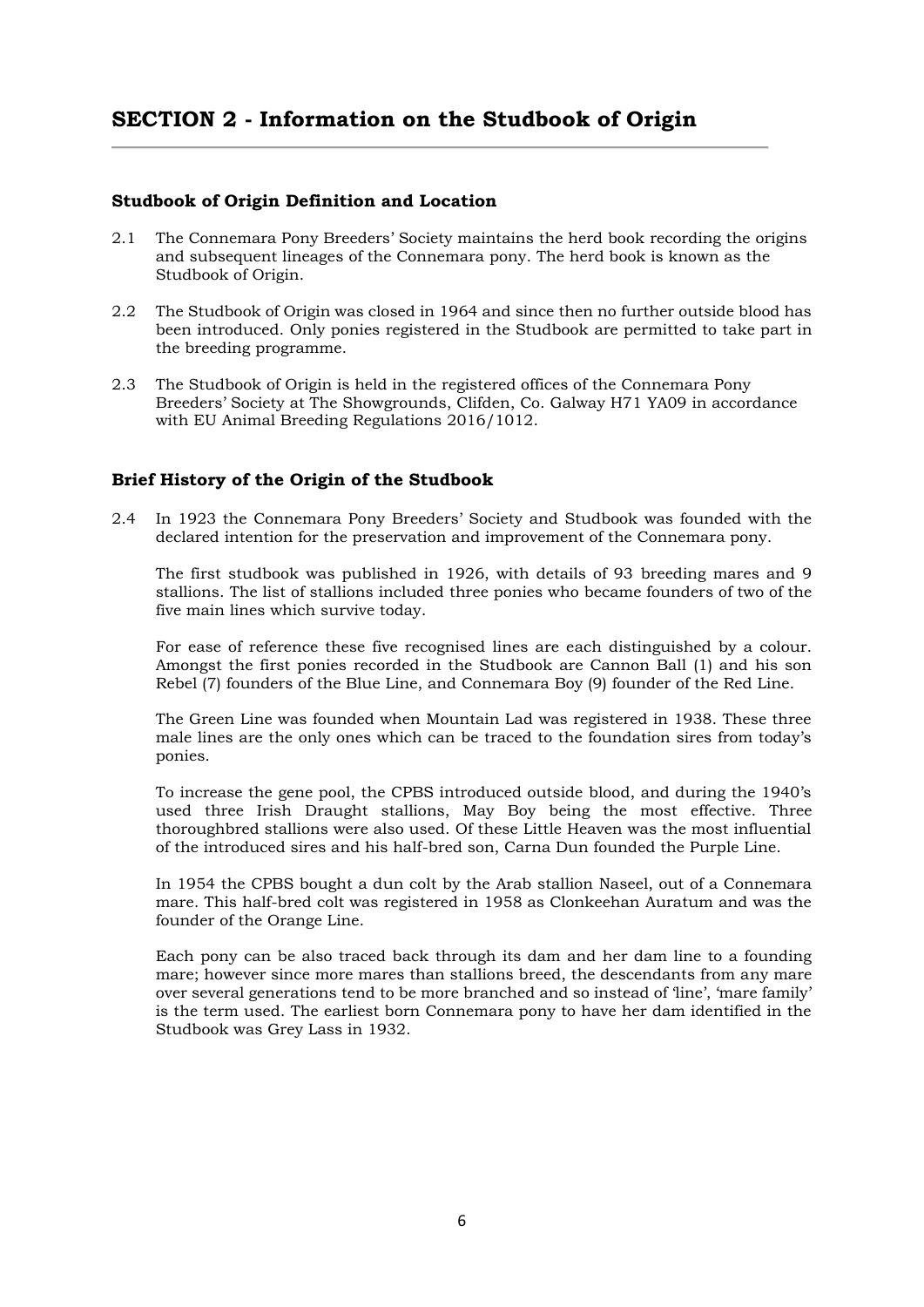# **Definition of a Breeder within the Breeding Programme**

3.1 A breeder for the purposes of this breeding programme is the owner and applicant of the foal for registration.

## **Aim of the breeding programme**

- 3.2 The breeding programme aims to preserve and improve the breed as per the characteristics and traits of the breed.
- 3.3. These aims are accomplished via all measures and activities which are considered by the Connemara Pony Breeders' Society to be conducive to these objectives.

# **SECTION 4 - Implementation of the Breeding Programme**

- 4.1 Only purebred Connemara ponies can be accepted into the Breeding Programme.
- 4.2 In making parental choices at least three ancestral generations on both sire and dam side should be considered before common parentage is found in the bloodlines.
- 4.3 A live purebred stallion register *CPBS Stallion Directory 2021* divided by county and to aid breeding choices is available to view and download on the website [www.cpbs.ie.](http://www.cpbs.ie/) (publication date November 2020) as an aid to making choices.
- 4.4 The future of all purebred registered breeding stock is assessed by inspection of purebred ponies only. (Inspections are organised twice yearly by the Society both in Spring and in Autumn at the Society's Clifden Showgrounds and at other suitable venues throughout the country.)
- 4.5 Ponies are inspected individually according to the Rules of Procedure (Inspections) by a qualified team of inspectors.
- 4.6 Separate inspections are held for colts and fillies.
- 4.7 Registered colts may be inspected at the age of three and registered fillies at the age of two. Older stock may also be inspected. Geldings require no mandatory visual inspection, but may apply for reclassification from the age of two.
- 4.8 All equines for breeding must be kept at a DAFM registered equine premises. (Appendix 7).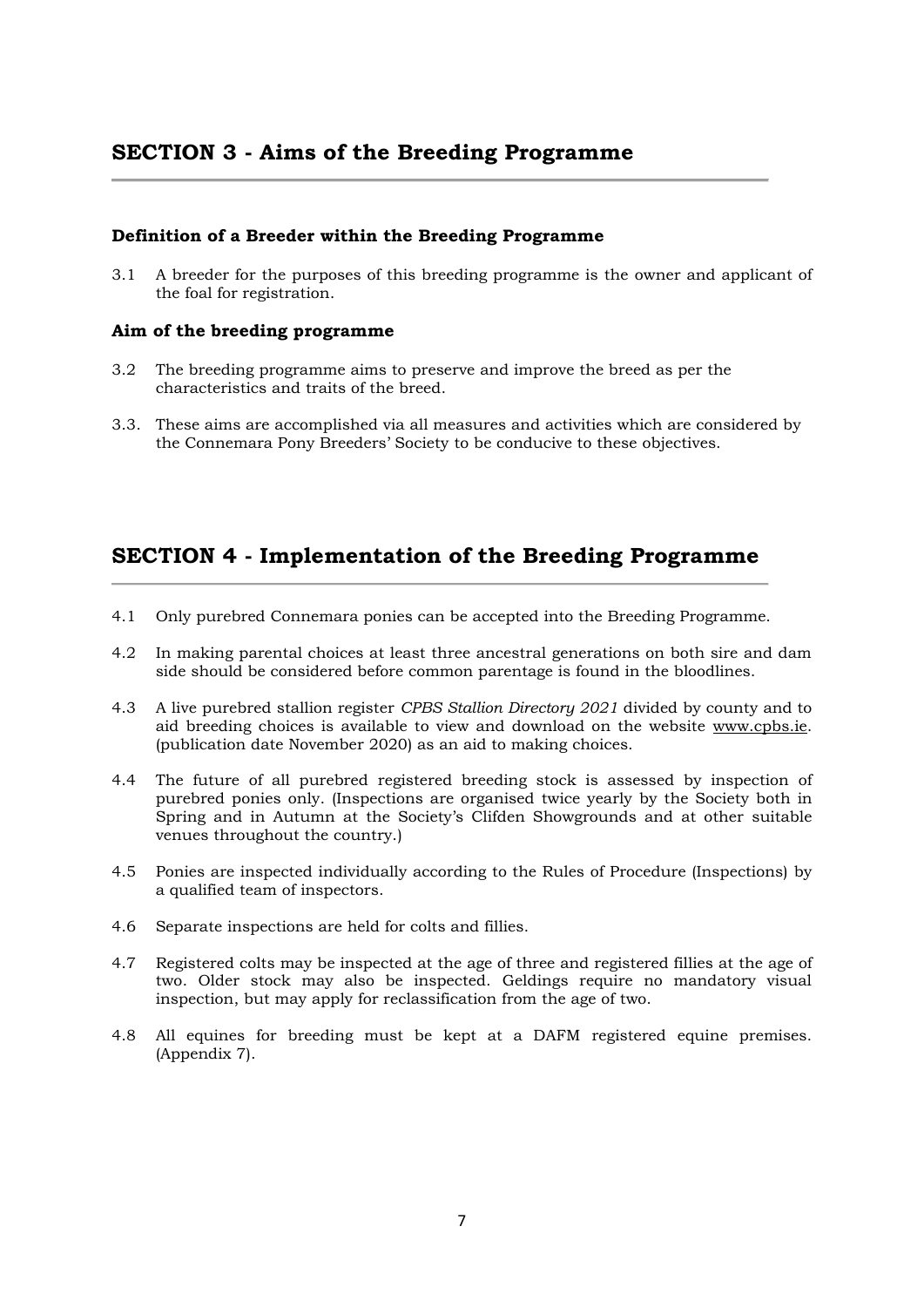# **SECTION 5 - The Studbook and Division of the Studbook**

- 5.1 The Studbook is composed of a main section only which is divided into three classes, Class 1, 2 and 3.
- 5.2 At time of registration all purebred Connemara ponies are entered in Class 3.
- 5.3 Ponies from all recognised Connemara pony breed societies and breed bodies, listed in accordance with EU Animal Breeding Regulations 2016/1012, will be entered into the class of the studbook whose criteria it meets.

# **Conditions for Entry into the Main Section**

#### **General**

- 5.4 A pony must be descended from parents entered in the main section of the Studbook for the breed or any other breeding book of the same breed;
- 5.5 A pony shall have its pedigree established by verification of its parentage by DNA parentage analysis;
- 5.6 A pony must be identified according to the relevant EU with Equine Identification legislation and the rules set out in this breeding programme;
- 5.7 In the case of trade in or entry into the EU where that breeding pony is intended to be entered or registered for entry in the Studbook, that pony must be accompanied by a zootechnical certificate (sample as per Commission Delegated Regulation (EU) 2017/1940 Appendix 7) issued by the relevant breed society or breeding body;
- 5.8 Where a pony is produced from a germinal product which is traded or which entered into the Union and where that animal is intended to be entered in the breeding book, that germinal product shall be accompanied by a zootechnical certificate (sample as per Commission Implementing Regulation (EU) 2020/602 Appendix 7) issued by the relevant breed society, breeding body or authorised germinal product organisation.

#### *Derogation: Covering Certificates*

5.9 Under EU Animal Breeding Regulations (2016/1012) the CPBS is authorised by the competent authority not to require the production of a covering certificate to enter purebred animals into the Studbook**;** DNA sampling is used for parentage identification.

## **Studbook Division**

#### *Class 1*

- 5.9 Division Class 1 records *colts* that are a minimum of three years of age and *mares* and *geldings* that are a minimum of two years of age. Any pony seeking entry into Class 1 must meet all of the following criteria to qualify for Class 1:
	- (i) mare and stallion must be entered in Class 1 or Class 2 or have met the amnesty requirements as noted in 5.21;
	- (ii) mare and stallion must have passed a mandatory veterinary inspection at time of inspection according to the inspection rules of the breed society or breeding body;
	- (iii) a pony must measure between 128cm and 148cm (without shoes) inclusive;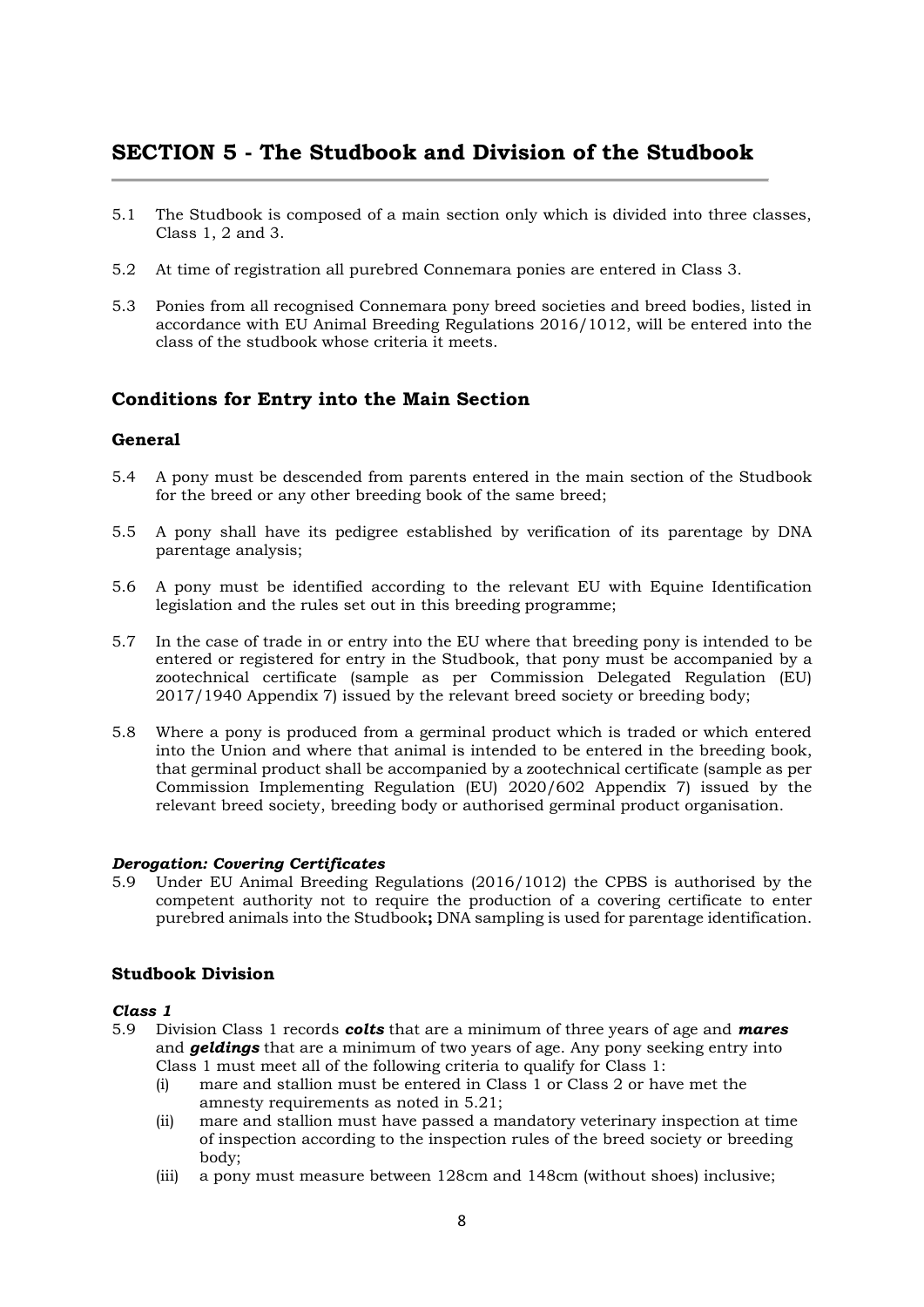- (iv) colts and fillies must pass a mandatory visual inspection and achieve the minimum marking standard for Class 1 according to the rules of the breed society or breeding body;
- (v) colts and stallions be tested for Hoof Wall Separation Disease (HWSD) by genetic testing in accordance with 6.11 to 6.15 if not of already recorded non-carrying (N/N) parentage; all mares over two years brought for inspection, if not of already recorded of non-carrying (N/N) parentage, may now be tested for HWSD at inspection; geldings are not required to be tested for HWSD;
- (vi) *geldings* are reclassified according to their height only and require no mandatory visual inspection nor linear profiling;
- (vii) geldings measuring between 128cm and 148cm (without shoes) inclusive are recorded as Class 1;
- (viii) all ponies other than geldings must pass a mandatory veterinary inspection according to the inspection rules of the breed society or breeding body.

#### *Class 2*

- 5.10 Division Class 2 records *colts* that are a minimum of three years of age and *fillies* and *geldings* that are a minimum of two years of age. Any pony seeking entry into Class 2 must meet the following criteria to qualify for Class 2:
	- (i) mare and stallion must be entered in Class 1 or Class 2 or have met the amnesty requirements as noted in 5.21;
	- (ii) mare and stallion must have passed a mandatory veterinary inspection at time of inspection according to the inspection rules of the breed society or breeding body
	- (iii) colts and fillies must pass a mandatory visual inspection and achieve the minimum marking standard for Class 2 but do not achieve the minimum marking standard for Class 1 according to the rules of the breed society or breeding body;
	- (iv) a pony that meets the necessary visual inspection marking standard for Class 1 but measures under 128cm or over 148cm (without shoes) will be reclassified in Class 2;
	- (v) colts and stallions be tested for Hoof Wall Separation Disease (HWSD) by genetic testing in accordance with 6.11 to 6.15 if not of already recorded non-carrying (N/N) parentage; all mares over two years brought for inspection, if not of already recorded of non-carrying (N/N) parentage, may now be tested for HWSD at inspection; geldings are not required to be tested for HWSD;
	- (vi) **geldings** are reclassified according to their height only and require no mandatory visual inspection;
	- (vii) geldings under 128cm or over 148cm will be recorded as Class 2;
	- (viii) all ponies other than geldings for entry into Class 2 must pass a mandatory veterinary inspection according to the rules of the breed society or breeding body.

#### *Class 3*

- 5.11 Division Class 3 records the following ponies:
	- (i) all foals when parentage tested will be entered in Class 3;
	- (ii) all ponies will remain in Class 3 until eligible to be presented for CPBS inspection;
	- (iii) in order to seek promotion to either Classes 1 or 2 a pony must be presented for inspection;
	- (iv) a mare that is not presented for CPBS inspection will remain in Class 3 as will their progeny unless the amnesty requirements  $(5.21)$  were met prior to  $31<sup>st</sup>$ October 2019;
	- (v) a pony that does not meet the minimum marking standard for Class 1 or Class 2 at the visual inspection will remain in Class 3 as will their progeny unless they have met the amnesty requirements detailed in 5.21;
	- (vi) colts and stallions be tested for Hoof Wall Separation Disease (HWSD) by genetic testing in accordance with 6.11 to 6.15 if not of already recorded non-carrying (N/N) parentage; all mares over two years brought for inspection, if not of already recorded of non-carrying (N/N) parentage, may now be tested for HWSD at inspection; geldings are not required to be tested for HWSD.

#### **Inspection for Reclassification in the Studbook**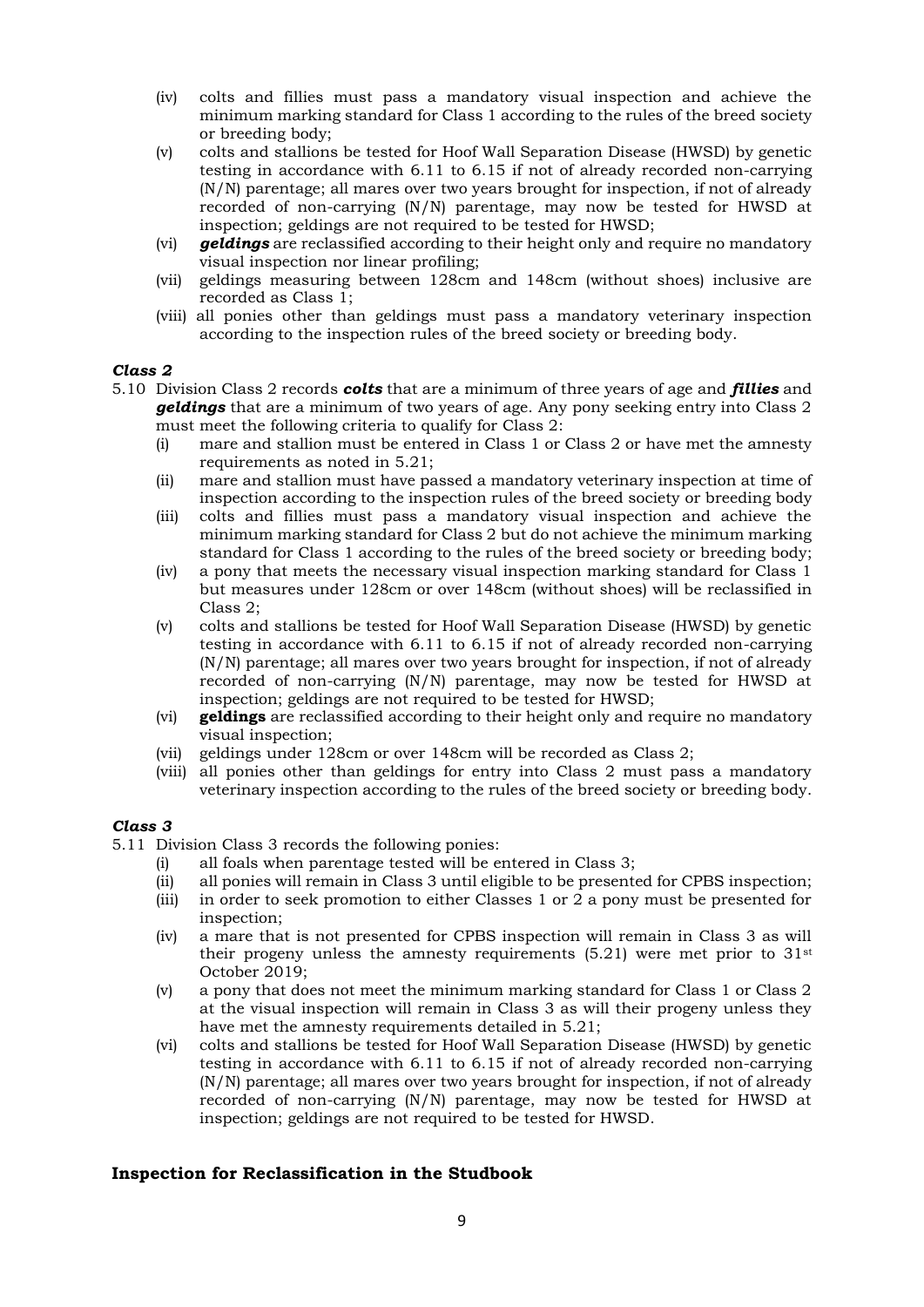# **General**

- 5.12 An Inspection Committee is appointed by the council of the society annually. This committee is responsible for the implementation of the breed standard by way of inspections.
- 5.13 These inspections evaluate the performance of ponies in accordance with the breed standard and thereby the inspectors assign or confirm a reclassification in the Studbook.
- 5.14 Inspection results for individual ponies are maintained by the CPBS office. Inspection statistics are reported to CPBS members at the Annual General Meeting, and notified to members and breeders via newsletter and recorded on the website.
- 5.15 A pony presented for reclassification in Ireland shall be inspected by at least two inspectors who have been trained and/or approved by the CPBS; in respect of member countries the height measurement of ponies and the health status of mares shall be according to the rules of the breed society or breeding body of the country in which the pony resides.

#### *Linear Profiling as Part of the Inspection Process*

- 5.16 In 2019 linear profiling (Appendices 2, 3 and 4) was introduced as part of the inspection process as a pilot scheme.
- 5.17 Linear profiling, a descriptive method used to assess a pony, describes visually where a pony lies between the biological extremes for any given trait. It is used to assess conformation, movement, performance in accordance with the breed standard, and jump/athletic ability where applicable. The linear profile for each pony outlines the pony's strengths and weaknesses: essential information for any breeder choosing how to identify a complementary stallion to their mare's attributes.
- 5.18 Colts are scored on 39 traits and must achieve a minimum mark of 80 in each section for conformation, movement and breed standard and athleticism/jump minimum mark of 70 for entry into Class 1.
- 5.19 Fillies are scored on 27 traits and must achieve a minimum mark of 70 in each section for conformation, movement and breed standard for entry into Class 1. For fillies there is no jumping/athleticism option and they are not required to demonstrate jumping ability.

#### *Visual Inspection as Part of the Inspection Process*

5.20 A visual inspection for type, conformation and movement is used in the inspection evaluation and comparison with the breed standard. A true to type pony will incorporate all the defined characteristics of the breed standard as listed in 1.6.1 to 1.6.9.

#### *Inspection of Filly/Mare progeny of Class 3 Mares; Time Limited Amnesty*

5.21 The CPBS introduced an amnesty for the uninspected filly/mare progeny of Class 3 parents on 1 April 2017 which allowed these ponies to be presented for inspection and to be classified according to the Studbook rules. The purpose of this amnesty was to draw in breeding lines which may have been otherwise lost. The amnesty registration period was from 1st April 2017 until 31st October 2019 inclusive and owners of such mares could present them for classification at the regular inspections organised by the Society between those dates. The amnesty did not apply to stallions or geldings. This amnesty ceased following inspections in the autumn of 2019.

#### *Reference to Current Rules on Inspections*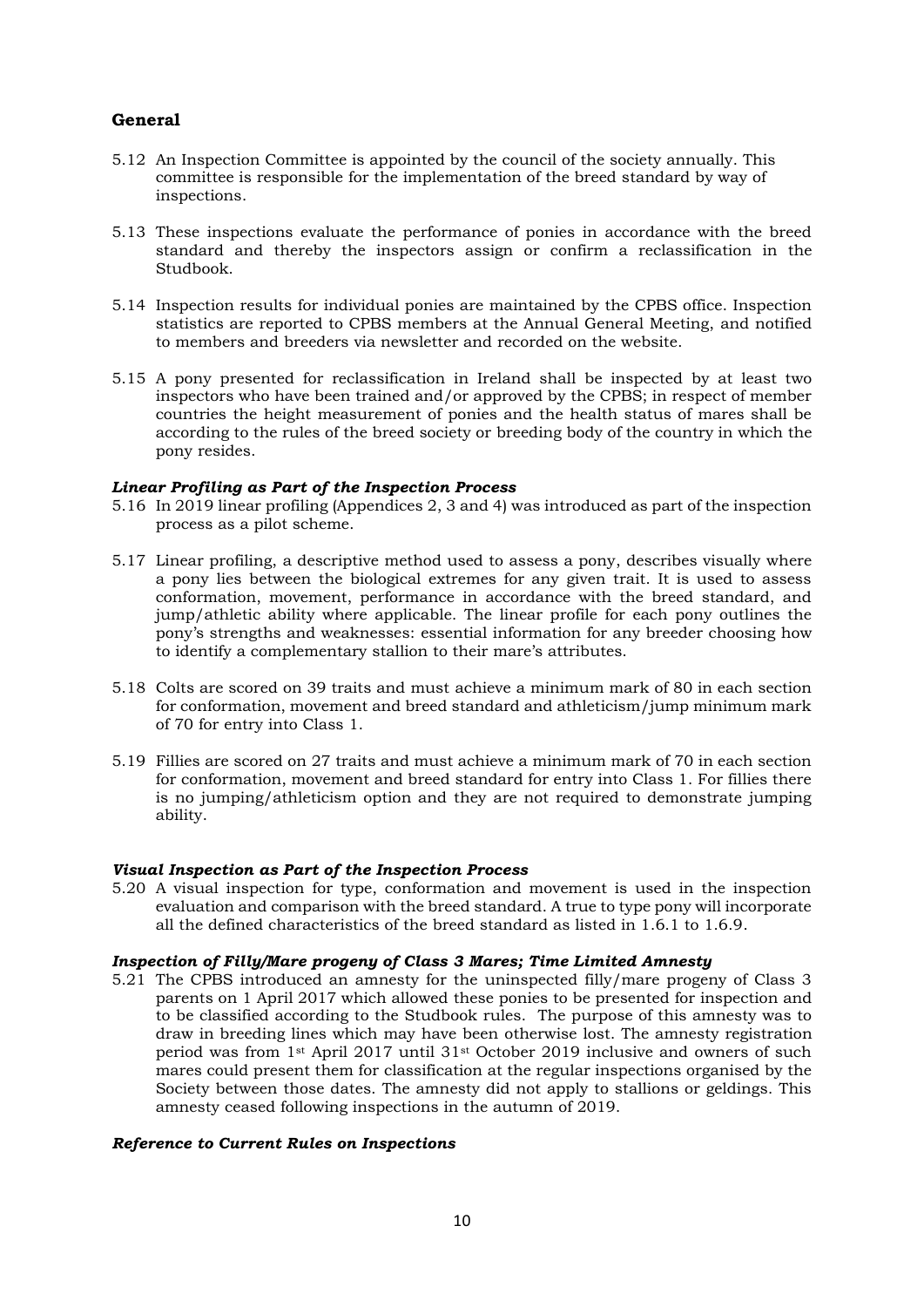- 5.22 Breeders/owners are advised to visit the website [www.cpbs.ie](http://www.cpbs.ie/) and *CPBS Rules to Procedures* for full current rules on inspections and application form. Also note Recording Pedigrees (Section 6) and Registration Procedure (Section 7) below.
- 5.23 The CPBS will inspect ponies and issue lifetime identification documents for ponies that are not from the home geographical area according to the rules of the Society and EU Regulations 2016/1012.
- 5.24 A colt or stallion presented for classification may not be represented for classification, in another jurisdiction, in the same calendar year.

# **SECTION 6 - Recording Pedigrees**

# **General**

6.1 All pedigree information for ponies in the breeding programme must be verified, identified and recorded.

# **Pedigree Verification**

- 6.2 Pedigree is proven by verification of parentage (sire and dam) via DNA sample analysis (7.7), and testing thereof outsourced to Weatherbys Scientific laboratory (9.1). See also Section 7 *Procedures for Registration*.
- 6.3 Results from parentage verification DNA analysis are the property of the Society.

#### *Naming of Ponies at time of DNA sampling for Pedigree Verification*

6.4 All foals are named for life at time of DNA sampling for purpose of registration. (See *CPBS Rules to Procedures* www.cpbs.ie Registration of Ponies.)

## *Prefix/Suffix*

6.5 A unique one word prefix or suffix, registered with the CPBS, may be used by owners in the naming of ponies. (See *Rules to Procedures* [www.cpbs.ie](http://www.cpbs.ie/) Registration of Ponies.)

## **Identification of breeding animals within the breeding book**

6.6 The unique identifier of a pony in the studbook is via a unique identification number Universal Equine Life Number (UELN) (see 6.9, 8.13 and 8.14) which is linked to the identification document by a transponder (microchip) number transponder implanted in the pony (8.11 and 8.12).

## **System for recording Pedigree /Animal Management System**

- 6.7 All pedigree information on CPBS registered Connemara ponies is recorded electronically on an online Animal Management System, the CPBS *Official Pedigree and Performance Database*, maintained by the CPBS office.
- 6.8 This database can be accessed by members and non-members alike, by simple registration and log-in on [www.cpbs.ie.](http://www.cpbs.ie/)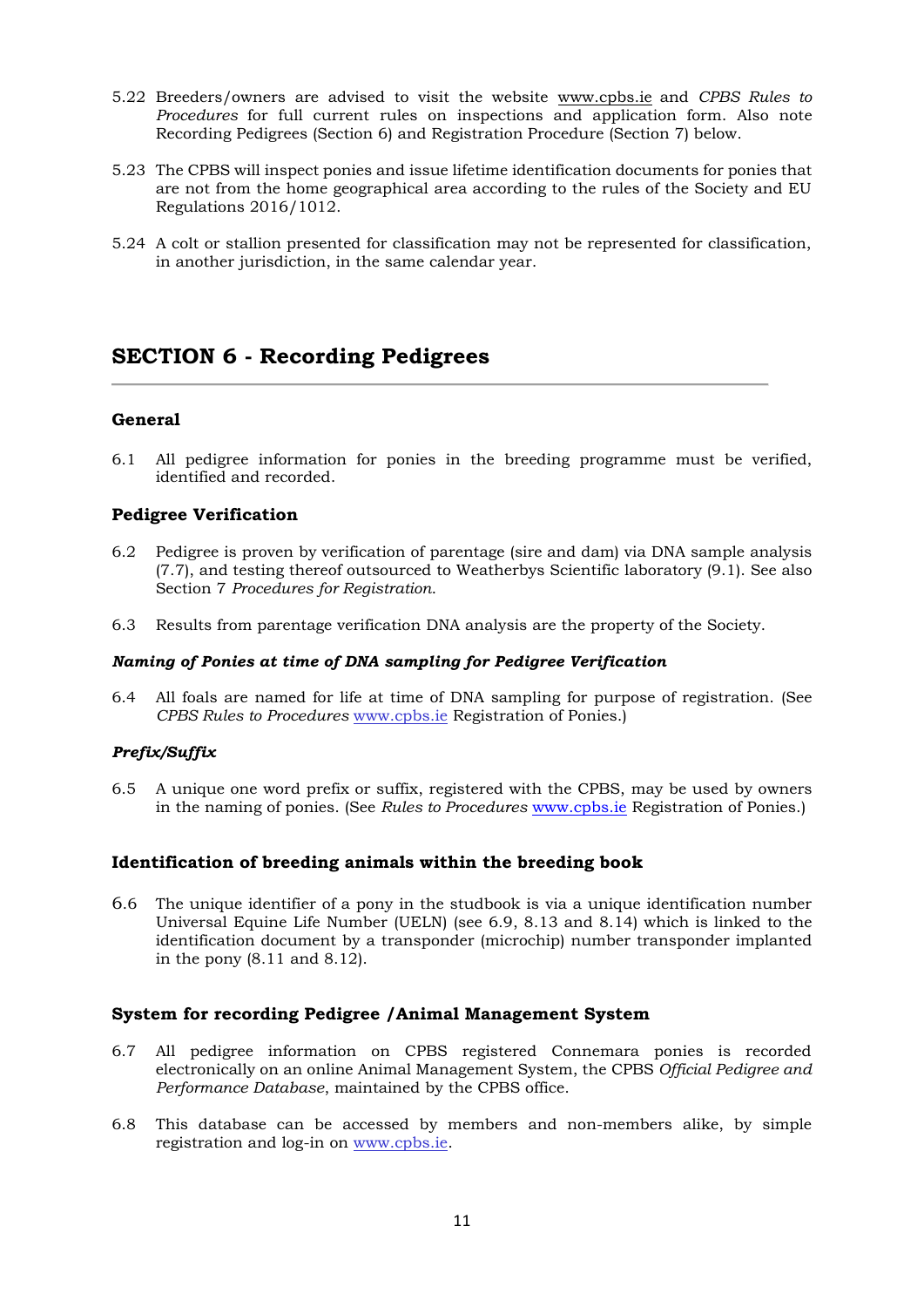## *CPBS Official Pedigree and Performance Database*

- 6.9 The following details are recorded on the CPBS database for registered ponies where relevant:
	- Registered animal name Year of birth
	-
	-
	- Colour Sex
	-
	-
	-
	- Generations of pedigree up to 6 Country of origin
	- CPBS Hoof Wall Separation Disease genetic test result
	- Name and address of breeder (subject to CPBS Privacy Policy).
	-
	- Linear profiling CPBS official sheet if applicable (6.10 and Apps 3 and 4)
	- photos of registered pony (optional) Option to contact owner via
- 
- UELN Microchip number
- Breed Height
	-
	- Dam name Dam dam/sire name; dam line
	- Sire name Sire dam/sire name; sire line
	- DNA number Date of registration
		-
		- Private Hoof Wall Separation Disease Test\* - denoted by asterisk\* (recording optional)
		- Name and address of owner (subject to CPBS Privacy Policy).
	- Progeny Performance record (optional)
		- Use of germinal products in mating/embryo transfer if applicable
		- message/email/phone (subject to CPBS Privacy Policy)

## *Linear Profile Record*

6.10 Linear profiling sheets of ponies compiled at time of inspection are published on the database since linear profiling's introduction in 2019 (see Appendix 2). Should a pony be inspected more than once the most recent linear profiling sheet will be published.

# **SECTION 7 - Hoof Wall Separation Disease**

## **Genetic Disease (HWSD) Testing and Record**

- 7.1 Since 2016 it is a prerequisite of the Society that all foals should be tested for Hoof Wall Separation Disease (HWSD) prior to registration. The result has no influence on the registration of the pony. Ponies of N/N parentage (sire and dam) are not required to be tested. It is a prerequisite of the Society that all ponies other than geldings be tested for HWSD prior to registration.
- 7.2 Owners may avail of HWSD testing at time of the DNA sample extraction used for verification of parentage at registration.
- 7.3 Private HWSD test results are accepted by the CPBS on application to the Society and on production of a copy of the test certificate from an approved laboratory. This copy is held on file at the CPBS Office. Private test results published on the official database and in publications of the Society are distinguished by an asterisk.
- 7.4 The CPBS HWSD results are published on the CPBS Online Pedigree Database and recorded in the Lifetime Identification Document and on the zootechnical certificate for the pony.
- 7.5 It is a prerequisite of the Society that older stallions be tested for HWSD prior to Inspection unless both parents' test result is N/N. DNA sample for this test may be taken on day of inspection. The final classification will not be advised to the owner until the results of the test have been received from Weatherbys Scientific.
- 7.6 Genetic testing of a pony will give one of three results.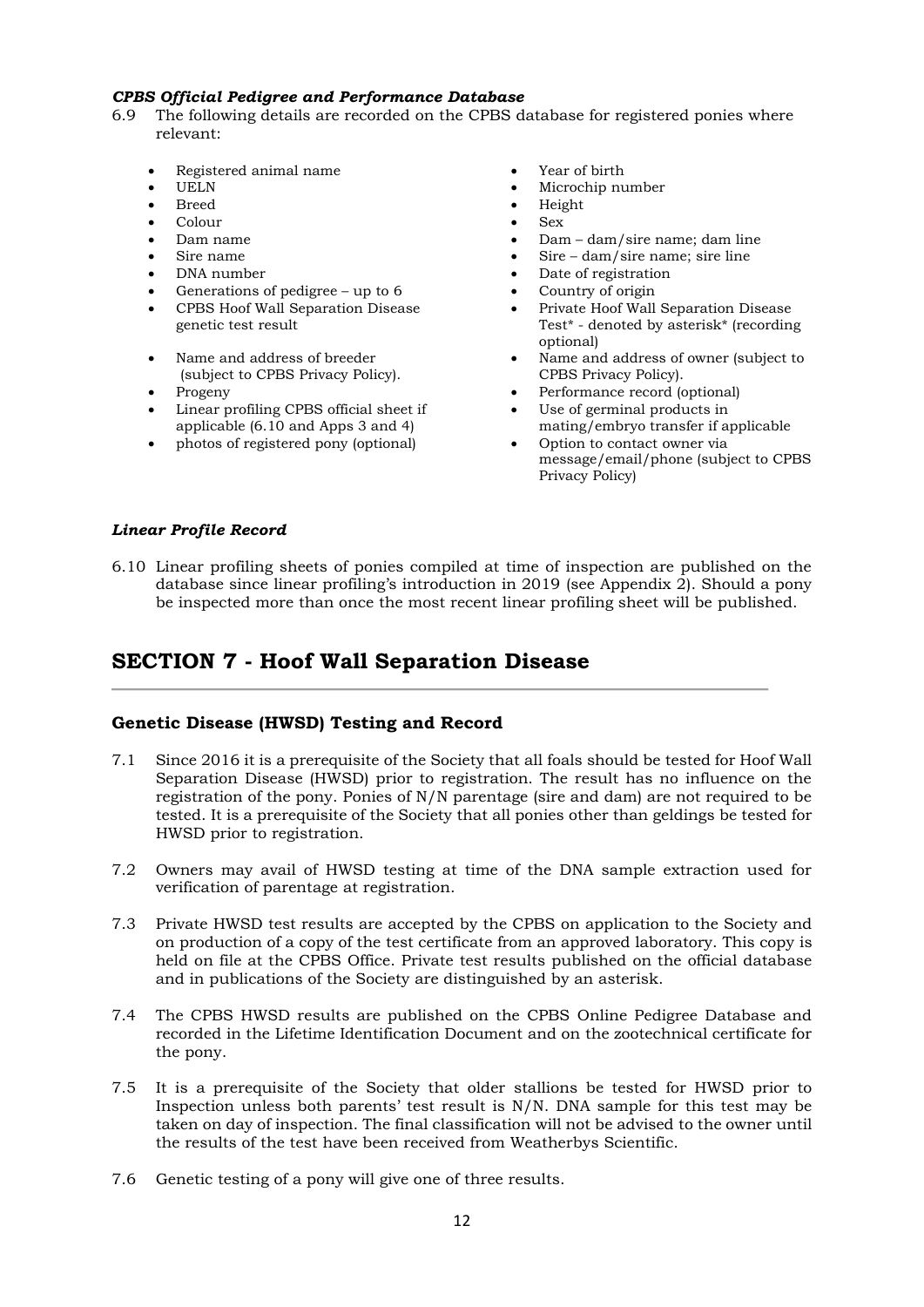- 1. Affected (HWSD/HWSD)
- 2. Carrier (N/HWSD)
- 3. Non-Carrier (N/N)

An Affected x Affected cross should not be considered as this will result in an Affected offspring i.e. HWSD x HWSD will always produce an Affected.

A Carrier pony alone merely carries a single copy of the gene and will not display any HWSD related disability. However, a Carrier pony bred to another Carrier pony, will result in the following

- 25% of matings: likely Affected
- 50% of matings: likely result Carriers
- 25% of matings: likely result Non-Carriers

To maintain diversity in the herd it is acceptable to breed a Carrier to a Non-Carrier.

 $N/HWSD \times N/N$  this cross cannot result in an Affected (HWSD/HWSD) pony as genetically it is not possible. It cannot be predicted which other genes will be passed on, but regarding HWSD, within this mating there is either a

- 50% chance of a Non-Carrier pony or a
- 50% chance of a Carrier pony

It is important to distinguish from this cross that there is then the option for the breeder to choose future breeding animals that are free of the condition, thus potentially further reducing the carrier percentage within future generations. The breeder can make a choice and this is where responsible breeding is important, the responsibility being for the good of the herd, to strive for a healthy HWSD free population.

The Non-Carrier x Non-Carrier cross also has its part to play i.e. N/N x N/N will always produce a Non-carrier.

As this cross excludes carriers it is entirely free of the HWSD gene and is therefore totally free from genetic condition. However, if the  $N/N \times N/N$  cross is used exclusively by breeders in the coming generations it will limit the gene pool.

# **SECTION 8 - Procedures for Registration**

## **General**

- 8.1 All purebred Connemara ponies in Ireland are eligible for entry in the Studbook of the CPBS provided they meet the requirements for entry (See Conditions for Entry). The form for *Registering a Pony* can be downloaded from the website www.cpbs.ie.
- 8.2 Sire and dam must be certified by the parent body before a foal can be registered.
- 8.3 All foals must be registered within 12 months of birth to comply with EU animal health regulations. It is an offence to keep an unidentified equine and there is a liability of a summary conviction and Class A fine (max  $\epsilon$ 5,000). Breeders are encouraged to register their progeny before the age of six months due to time DNA testing may take (up to ten weeks). Owners/breeders must submit a completed equine registration application form to the Society for a foal within 6 months of the date of birth of the animal. Owners/breeders will be issued with an equine Lifetime Identification Document (passport) and a zootechnical certificate no later than 12 months from the date of birth of that animal (or on movement of the foal from the holding other than as a foal at foot, if that date is earlier) from the Society where all documentation is in order. Late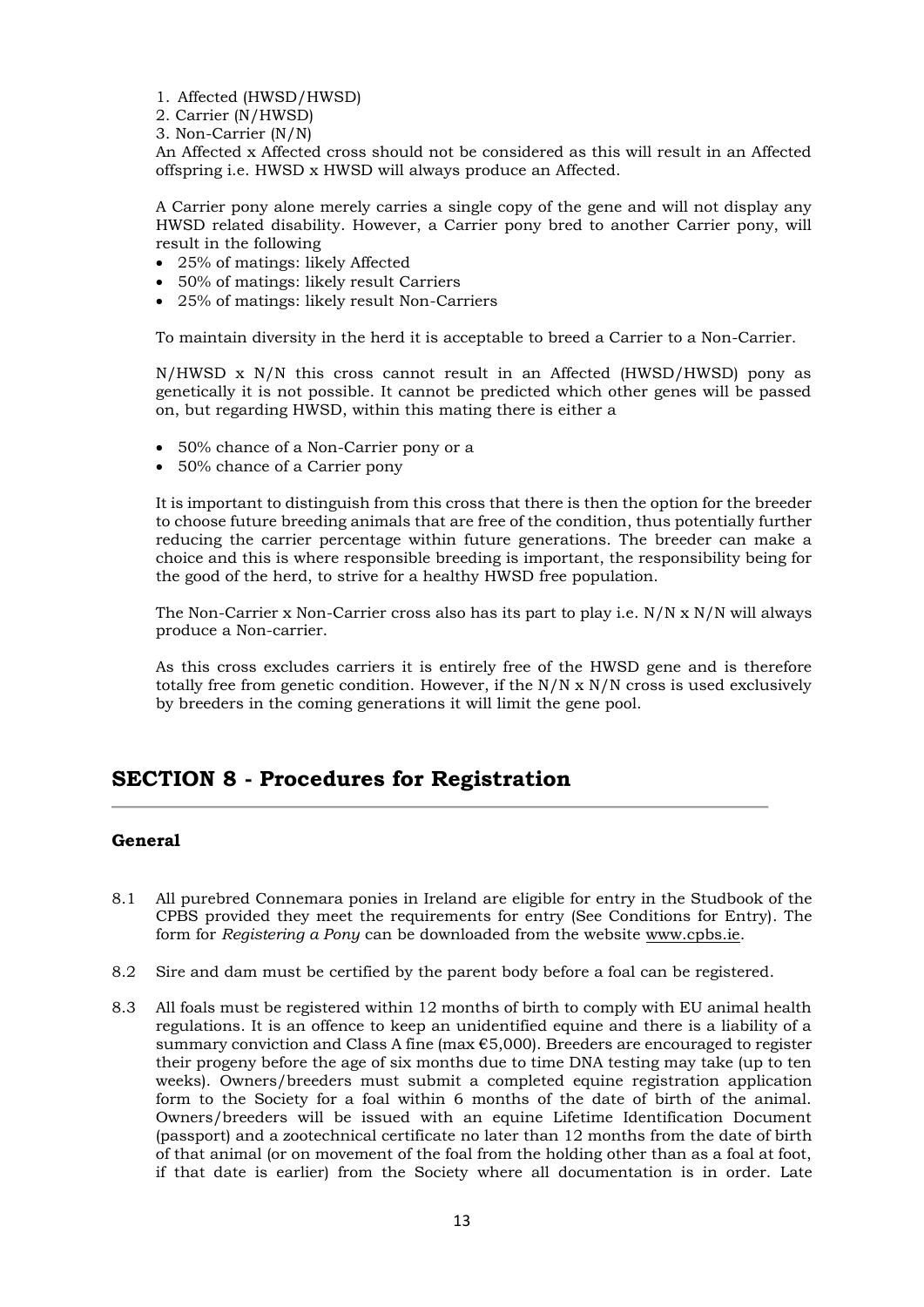registrations must go through the Issuing of Duplicate Passports process (8.22 to 8.26) which incurs additional fees.

## *Natural Covering/One Parent Registered with Daughter Breed Society/Body*

8.4 If either of the parents used for natural covering is entered in a breeding book with a daughter society/body a copy of the DNA/profile/parentage test of the parent must be obtained from the laboratory where the pony was originally tested and **sent directly**  from that laboratory to CPBS approved laboratory Weatherby's Scientific).

## *Germinal Products and Embryo Transfer in Assisted Service/Registration*

- 8.5 For progeny born from embryo transfer or if any germinal products have assisted in service this fact must be recorded on the application form for registration of that pony. Use of germinal products in service will also be recorded on the CPBS Official Pedigree and Performance Database following registration (6.9). Extraction of embryos from any one mare is restricted to two times in any one season. The technique of cloning is not allowed in the breeding programme.
- 8.6 When it is intended to breed a pony to be entered in the Studbook via germinal products or embryo transfer, if either donor is recorded in another studbook, that product when traded must be accompanied by a zootechnical certificate for that germinal product (best described as a breeding certificate, see 8.33 to 8.38) issued by the relevant breed society or body.
- 8.7 Where germinal products or embryo transfer are used in fertilisation, parentage is officially identified by DNA comparison at time of registration of the resulting progeny.

# **Official CPBS Marking Chart**

8.8 At registration an **official CPBS marking chart** (visual identification chart) must be completed by a recognised veterinary practitioner (Ireland) or other person authorised by the competent authority of the country in which the pony resides. The official marking chart may be downloaded from the website www.cpbs.ie.

# **Parentage Verification/DNA Sampling/Transponder Implantation**

- 8.9 When applying for registration of a pony the DNA sample kit required for the official sampling to verify parentage will only be issued to the registered owner of the pony.
- 8.10 Currently the same sample as taken by a qualified veterinary practitioner for parentage verification may also be used for CPBS HWSD testing (7.1 to 7.3).

## *Transponder (Microchip) Implantation*

8.11 All foals will be implanted with a unique **transponder code (microchip)** in the neck by the attendant veterinarian for identification, at time of DNA sampling. Transponders are issued by the CPBS or an approved PIO. They shall only be inserted by a veterinary practitioner (Ireland) or other authorised person approved by the national government in accordance with EU Animal Breeding Regulations.

The corresponding number to the transponder implanted shall be placed in the identification document for that pony by way of barcode sticker.

8.12 Appropriate measures shall be taken to verify that no such identification has already been issued to older ponies. All older ponies must be scanned by the attendant veterinary practitioner for transponders as a passport/Lifetime Identification Document may have been issued by another organisation previously. Under EU regulation a pony may only have one passport or Lifetime Identification Document. Should a previously implanted transponder be revealed the CPBS shall issue a replacement identification document in accordance with 8.22 to 8.26 below, depending on the information available.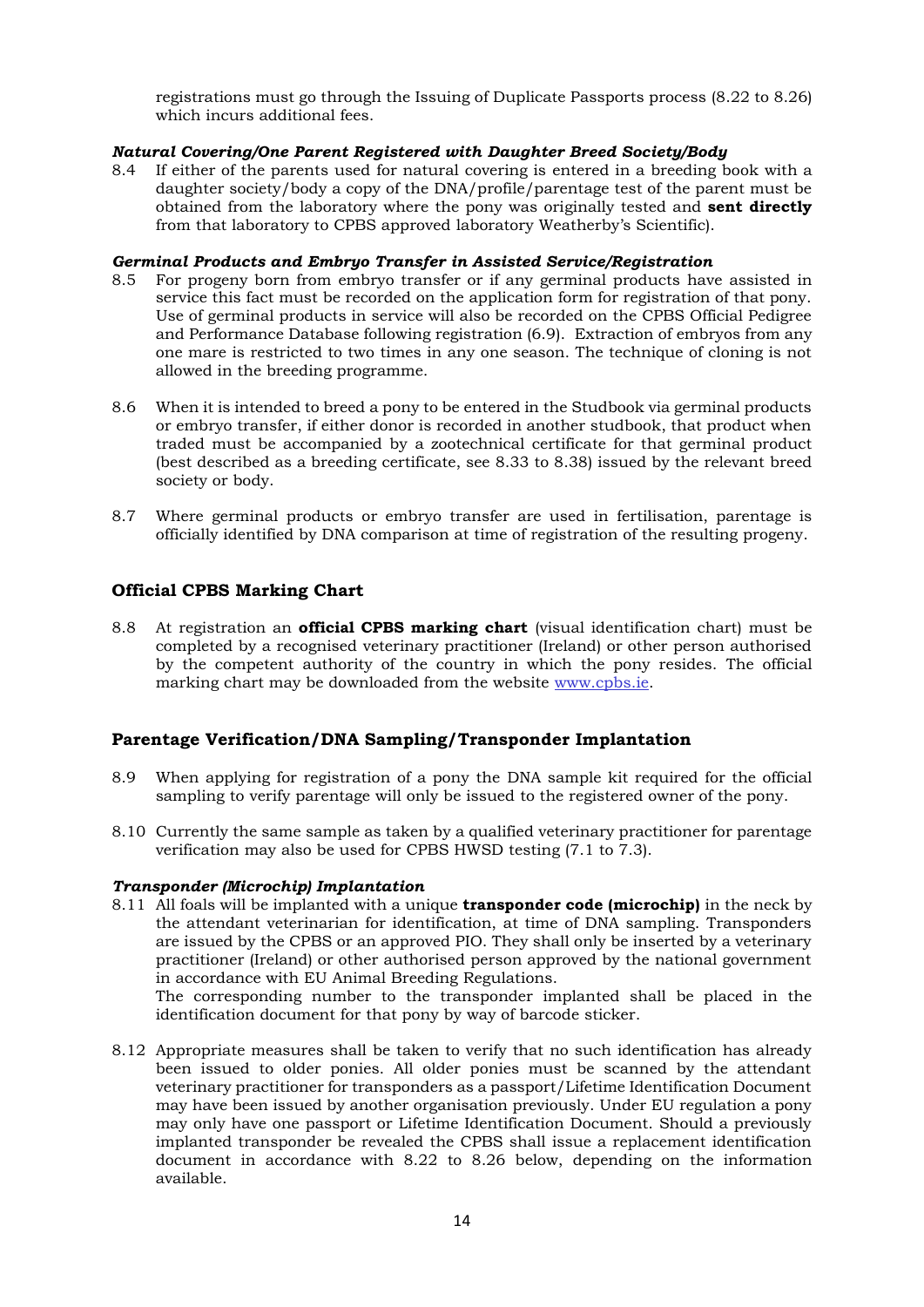## **Information on the System for Identifying Ponies**

#### *Universal Equine Life Number - UELN*

8.13 At registration ponies are assigned a 15-digit **Universal Equine Life Number** (UELN) For example: 372004000004321

> 372 indicates that the pony is registered in Ireland; 004 indicates that the pony is registered in the CPBS Studbook; 00 are gap digits; 0004321 is the individual registration number of the pony in the Studbook.

8.14 The UELN remains the unique identification number for any pony for life. For example, if the pony is entered in another Connemara daughter society studbook, the initial UELN assigned to that pony is used to identify that pony in that studbook.

#### *Transponders (Microchips)*

8.15 For details on transponders and their application see 8.11 and 8.12 above.

#### *Classification Codes*

8.16 At registration the CPBS employs a two-character code to signify the sex and classification of that pony which precedes the UELN in the identification document. The **classification codes** are as follows:

S – stallion:  $M$  – mare:  $G$  – gelding:  $1$  – Class 1:  $2$  – Class 2:  $3$  – Class 3.

For example, as all registrations are recorded in Class 3 a male foal when born will have a classification code S3 preceding his UELN to indicate he is a male (colt) foal registered in Class 3. This classification prefix to the UELN may change from foal to adult following inspection; for example, if the pony's classification as a stallion changes status to Class 1 the classification code will change from S3 to S1 to indicate that this pony following inspection has been placed in Class 1.

## *Lifetime Identification Document*

- 8.17 A single identification document will be issued by the CPBS for the lifetime of all ponies entered into the breeding programme in accordance with the relevant EU Equine Identification legislation only after the pony's parentage is verified to the CPBS by Weatherbys Scientific laboratory.
- 8.18 All equines imported into the state must have an accompanying identification document issued by the competent authority in its state of origin.
- 8.19 Complete identification documentation must accompany any equine at all times.
- 8.20 The Lifetime Identification Document records the date of registration, the registered name, the unique identification number (UELN) applicable to that animal only, details of its transponder code (microchip) bearing a unique number inserted by an official veterinary practitioner, an authorised record of all individual markings as recorded on the official marking chart (Appendix 6), verified pedigree, date of birth, breeder, owner, Hoof Wall Separation Disease status of the animal.
- 8.21 The identification document is the property of the Society.

#### *Issuing Duplicate Identification Documents*

8.22 A duplicate identification document shall be issued by the CPBS where the original document is lost and the identity of the animal can be established, notably through the code transmitted by the transponder (microchip) or verification by DNA sampling comparison. On issue of such a document the animal will be permanently excluded from the food chain. This will be stamped in the duplicate document.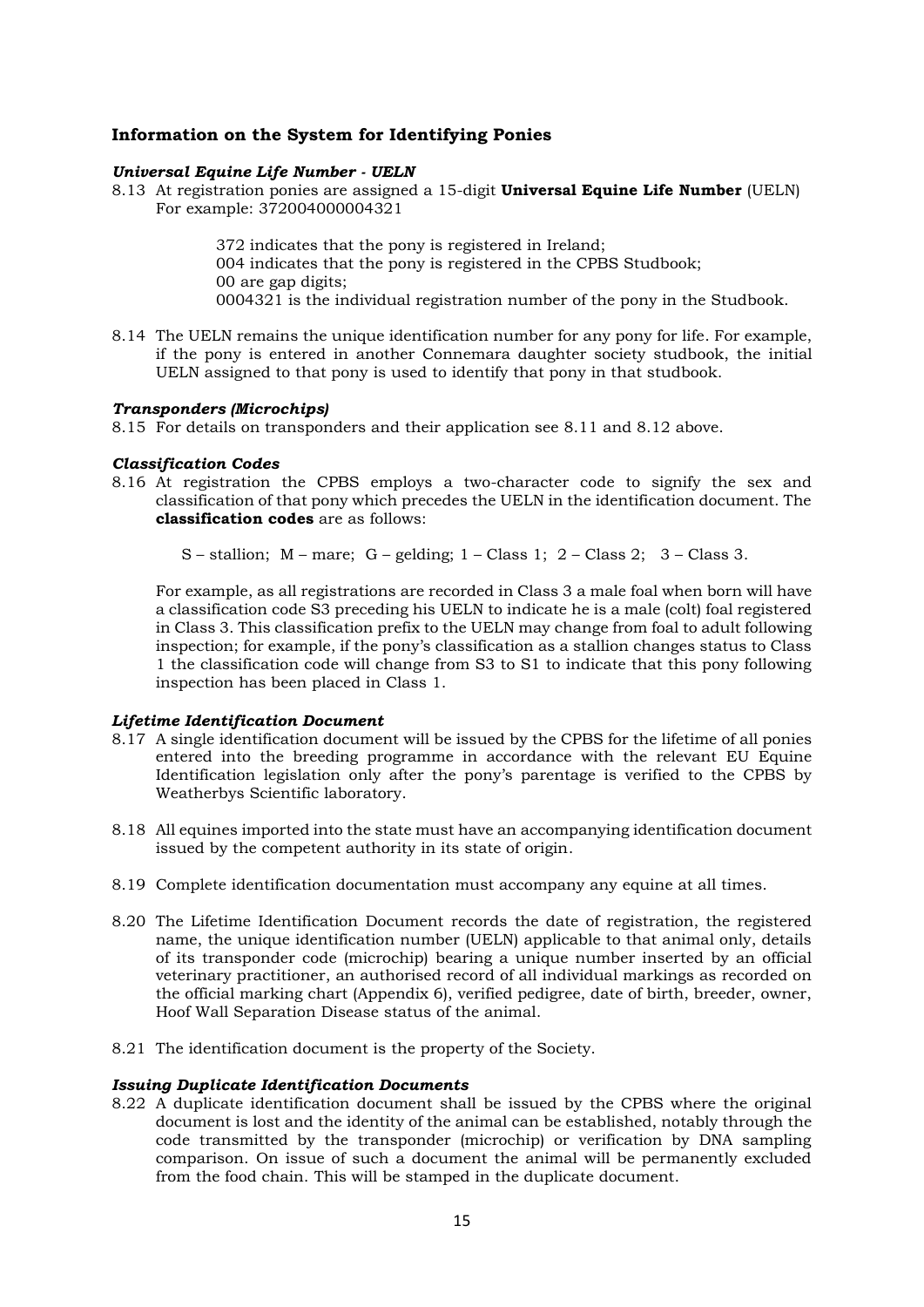- 8.23 (a) Late Registration: Equines for which passports issue later than 12 months from the equine's date of birth (see 8.4) are deemed to be 'late registrations' and only a duplicate passport may issue, permanently excluding the animal from the food chain. Parentage verification will be by DNA sampling; or
	- (b) the CPBS has proof that certain identification details in the existing identification document do not match the corresponding equine animal and the provisions in the relevant EU Equine Identification legislation cannot be applied.
- 8.24 In the above cases the CPBS shall on application by the keeper or at the request of the competent authority:
	- (a) apply a transponder to the animal by the authorised method (see 8.11);
	- (b) issue a duplicate identification document clearly marked as 'duplicate identification document' with a reference to the unique lifetime number recorded in the database of the issuing body which:
		- (i) carried out the first identification of the animal and issued the lost original identification document; or
		- (ii) issues the duplicate identification document for a pony referred to in 8.24a above;
	- (c) classify the pony in Part II of Section II of the duplicate identification document as not intended for slaughter for human consumption;
	- (d) the duplicate passport will record the inspection record and the HWSD record if available, otherwise HWSD testing will be part of the duplicate passport application process.
- 8.25 Details of the duplicate identification document issued in accordance with 8.24 shall be entered with a reference to the UELN in the CPBS database.
- 8.26 For ponies imported into the EU the issuing of duplicate identification documents shall be in accordance with the relevant EU Equine Identification legislation.

# **Change of Ownership**

8.27 It is a legal requirement to transfer the ownership of a pony within 30 days of acquiring ownership in accordance with Statutory Instrument 201 of 2016. Information relating to procedures for Transfer of Ownership and fees can be downloaded from the website [www.cpbs.ie.](http://www.cpbs.ie/)

## **Movement and Transport of Ponies**

8.28 The identification documents issued for registered ponies shall accompany those ponies for which they were issued at all times, including, where required by national legislation, during the transport of the carcass of the pony for processing in an establishment approved in accordance with the relevant EU Equine Identification legislation.

## *Derogation: Movement and Transport of Ponies*

- 8.29 By way of derogation the identification document shall not be required to accompany registered equine when they are:
	- (a} stabled or pastured, and the identification document can be presented without delay;
	- (b) temporarily ridden, driven, led or taken either:
		- (i) in the vicinity of the holding within a member state so that the identification
		- (ii) document can be presented without delay; or
		- (iii) during transhumance of ponies to and from registered summer grazing grounds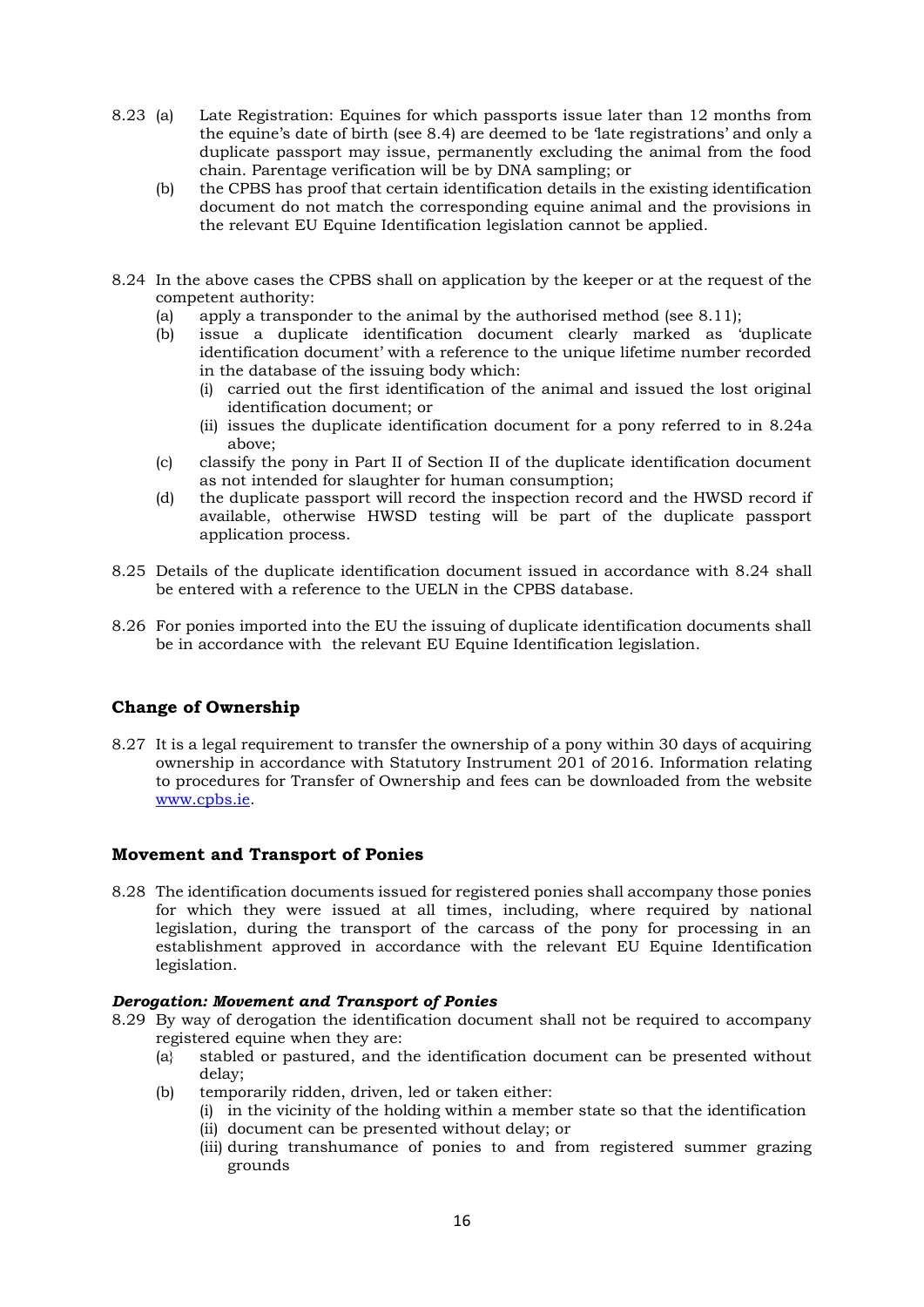- (iv) provided that the identification documents can be presented at the holding of departure;
- (c) not yet weaned and accompany their dam or foster mare;
- (d) moved or transported in an emergency situation relating to the animals themselves or to the holding on which they are kept.

## *Importation of Ponies*

- 8.30 Legislation requires that owners of imported equines to Ireland, whose identification document was originally issued by a Studbook/Passport Issuing Body (PIO) based in another Member State, have the passport details recorded by the CPBS as the appropriate passport issuing body (EU Equine Identification legislation)
- 8.31 Owners/keepers who import equines into the geographical area must notify the CPBS within 30 days of importing the pony.
- 8.32 The purpose of this legislation is to ensure that each Member State has a record for all of the equines located in their jurisdiction. The relevant form for importation may be downloaded from the website www.cpbs.ie.

# **Zootechnical Certificate**

- 8.33 Breeders participating in the breeding programme have the right to receive a breeding or *zootechnical* certificate from the Society for their breeding animals (model format as Commission Delegated Regulation (EU) 2017/1940 or for the germinal products from these breeding animals where their offspring is intended to be entered in another studbook (model format as Commission Implementing Regulation (EU) 2020/602. It is divided into two parts (see Appendix 7 Zootechnical Certificate). As authorised by the Competent Authority, Part I forms the integral part of the single lifetime document as Section V and Part II is attached as a separate single page placed in the sleeve of the document.
- 8.34 The breeder or owner of a pony is responsible for ensuring that all details given in the zootechnical certificate are correct. Any errors or deviations must be notified to the Society immediately. In addition, the breeder or owner is obliged to keep the zootechnical certificate carefully with the lifetime identification document, as a later entry of the pony in the Studbook can only be made if a valid zootechnical certificate is presented. Only in the event of change of ownership will the zootechnical certificate be reissued with the name of the new owner.
- 8.35 The zootechnical certificate, in provision for proof of ancestry, as a birth certificate and as a breeding certificate for transfer of breeding material for EU trading purposes must accompany breeding animals or their germinal products (semen, oocytes) and embryos thereof at all times (EU Animal Breeding Regulation 2016/1012). The zootechnical certificate shall contain at least the following information:
	- (i) that the animal in question is a purebred breeding animal, or, if accompanying germinal products that the consignment is intended for trade or for entry into the EU, and the name of the issuing breeding body;
	- (ii) the name of the breeding organisation and website, studbook and date and place of issue;
	- (iii) the classification in the studbook,
	- (iv) the name of the pony;
	- (v) sex;
	- (vi) the entry number in the breeding book;
	- (vii) the system of identification and individual identification number (UELN) in accordance with EU Animal Health Regulations;
	- (viii) the method used for identity verification of purebred animals used for the collection of germinal products and the results of verification of that identity, the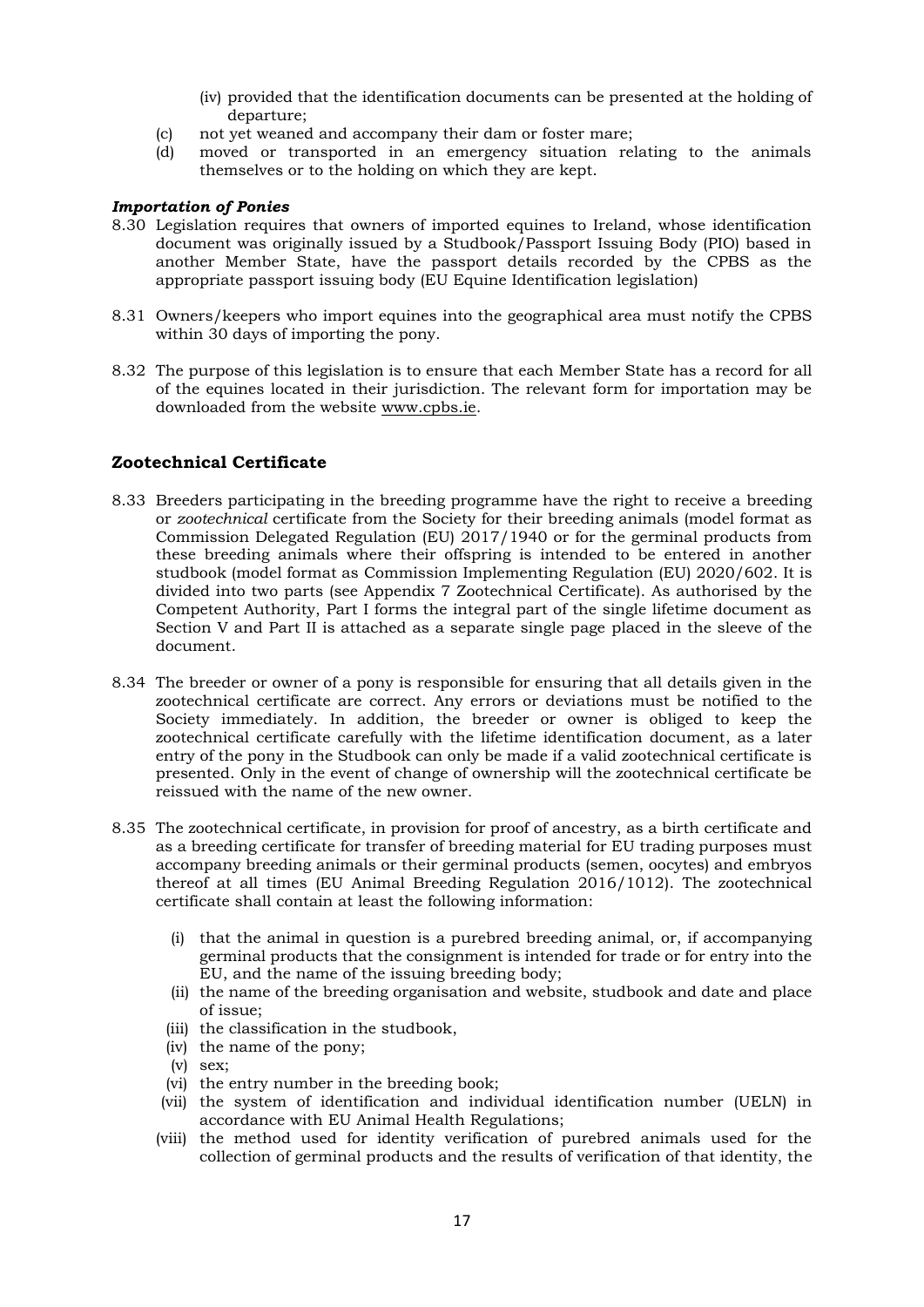name, address and where available the email address of the breeder (see Definition of Breeder 3.1);

- (ix) information on genetic defects (HWSD status);
- (x) the name, address and, where available the email address of the owner;
- (xi) the pedigree (two generations with breeding book numbers, classification, and in the case of in foal mares: the date of insemination or mating and the identification of the fertilising male, which may be indicated in a separate document;
- (xii) the date and place of issue of the zootechnical certificate, the name, capacity and signature of the individual authorised to sign that certificate by the issuing breed society, or, in the case of entry into the EU of a purebred breeding animal, by the issuing breeding body; that individual shall be a representative from that breed society or breeding body, or a representative from the relevant competent authority;
- 8.36 The recording of insemination/covering method is recorded on Part 2 of the zootechnical certificate and is certified by a registered veterinary practitioner (see 8.40 and 8.41) for EU trading purposes.
- 8.37 The zootechnical certificate is issued with the lifetime identification document, within 10 weeks following receipt of all valid documentation and the results obtained from Weatherbys Scientific for DNA and HWSD as relevant.

#### *Zootechnical Certificates for Germinal Products and Embryos of Purebred Breeding Ponies*

8.38 With regard to semen, oocytes and embryos of a purebred breeding equine the zootechnical certificate shall include all the details as set out in 8.36 and in addition:

Information allowing identification of the product, the number of straws/doses/quantity to be dispatched, the place and date of collection, the name, address and the approval number of the EU approved collection or storage centre and the name and address of the consignee; the date and place of issue of the zootechnical certificate, the name, capacity and signature of the individual authorised to sign that certificate by the issuing breed society, or, in the case of entry into the EU of semen, by the issuing breeding body; that individual shall be a representative from that breed society or breeding body, or a representative from the relevant competent authority.

## *Derogation: concerning the issuing of zootechnical certificates for trade in germinal products of Purebred Breeding Ponies*

8.39 The CPBS breeding programme permits the following EU approved AI collection and storage centres (8.40 and 8.41) to issue zootechnical certificates on their behalf for germinal products of the Connemara pony breed. Traceability of the copies of the zootechnical certificates completed by the breeding material establishments by the society must be guaranteed at all times.

# 8.40 **EU Approved Equine AI Collection Centres**

- Kedrah House Stud, Cahir, Co. Tipperary. Tel: 0527441790, website: [www.kedrah.com;](http://www.kedrah.com/)
- Hartwell Stud, Kill, Co. Kildare. Tel: 045 877494, email: [hartwellstud@gmail.com;](mailto:hartwellstud@gmail.com)
- Kylemore Stud, Ballyscully, Kylebrack, Loughrea, Co. Galway. Tel: 0909745599, email: [info@kylemorestud.com](mailto:info@kylemorestud.com)
- Ballymureen Stud, Littleton, Thurles, Co. Tipperary. Tel: 0504 44124, email: [ballymureenstud@gmail.com](mailto:ballymureenstud@gmail.com)
- The Stallion Company, Broadmeadow Equestrian Centre, Bullstown, Ashbourne, Co. Meath. Tel: 0863568539, email: ireland@thestallioncompany.com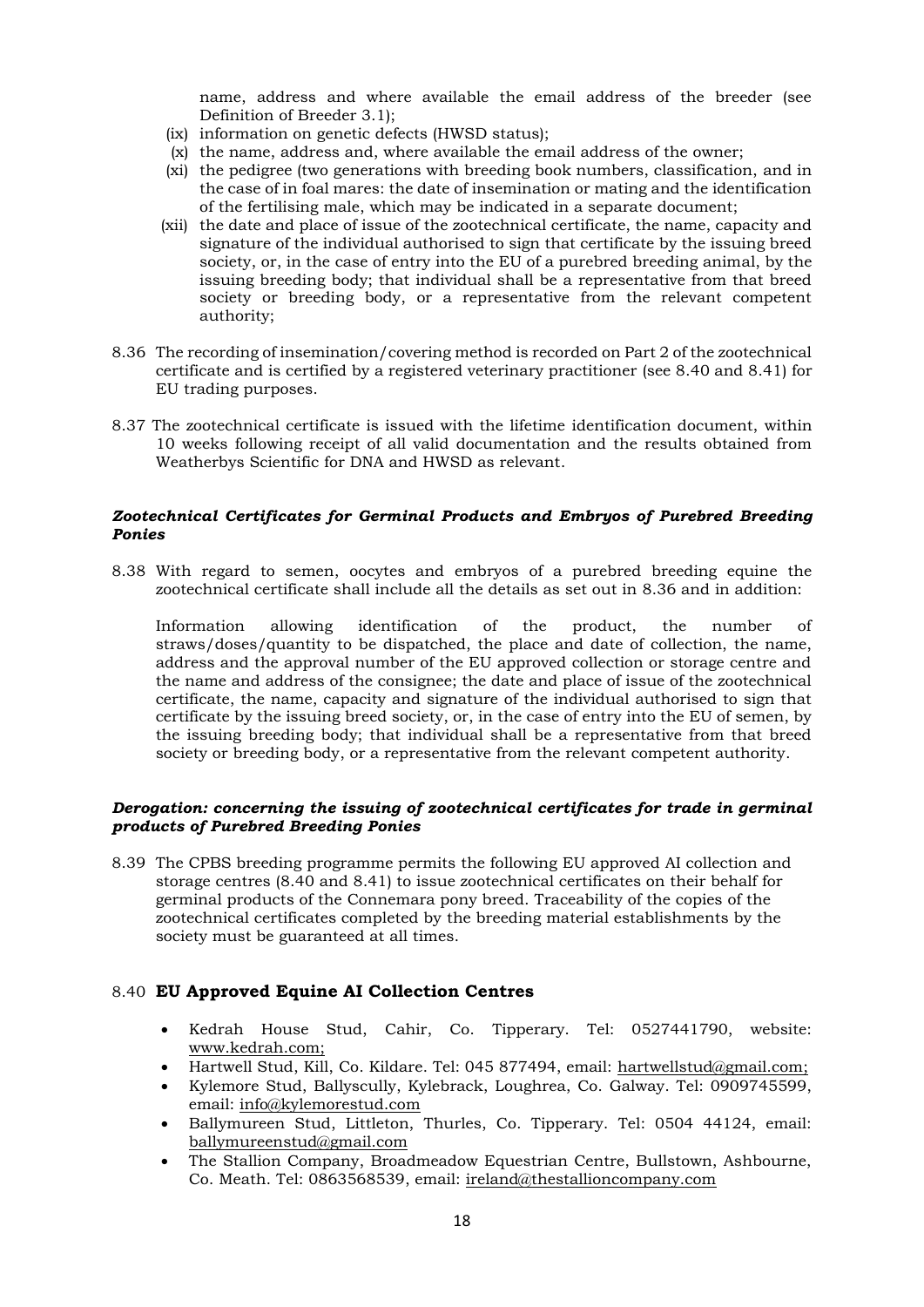• Sean Barker, Treanlaur, Tourmakeady, Co. Mayo. Tel: 087 6631747

# 8.41 **EU Approved Equine AI Storage Centres**

- Euro Stallions Ireland Ltd, c/o Emma Rose Conway, Durrow, Co. Offaly. Tel: 086 0746345, email: [info@eurostallions.ie](mailto:info@eurostallions.ie)
- Ballymureen Stud, Littleton, Thurles, Co. Tipperary. Tel: 0504 44124, email: [ballymureenstud@gmail.com](mailto:ballymureenstud@gmail.com)
- Rockmount AI Centre, c/o Philip McManus MRCVS, Rockmount, Claregalway, Co. Galway. Tel: 091 739685, email: [rockmountaincentre@gmail.com](mailto:rockmountaincentre@gmail.com)
- The Stallion Company, Broadmeadow Equestrian Centre, Bullstown, Ashbourne, Co. Meath. Tel: 086 3568539, email: [ireland@thestallioncompany.com.](mailto:ireland@thestallioncompany.com)
- Sean Barker, Treanlaur, Tourmakeady, Co. Mayo. Tel: 087 6631747
- 8.42 Germinal products for entry into the EU must be accompanied by a zootechnical certificate in the model format issued in accordance with Commission Implementing Regulation (EU) 2020/602 by approved semen collection centres or by an embryo collection or production team in the country of origin on the basis of the information received from that breeding body.

# **SECTION 9 - Selection and Breeding Objectives**

9.1 To achieve the aims and maintain the health of the herd there are considerations for breeders that should be observed as outlined in 9.2 to 9.7.

#### *Considerations for Breeders in Order to Achieve the Breeding Goals*

- 9.2 In accordance with the aims of the breeding programme and the breed standard the objective is to breed compact, well-balanced ponies with good depth and substance and good heart room, standing on short legs, covering a lot of ground, good temperament, hardiness, staying power, soundness, surefootedness, and with jumping/athletic ability and of breed standard height 128cm-148cm.
- 9.3 Breeders are encouraged to breed for the characteristics of the breed standard by way of improved breeding practice using mindful and selective pairings.
- 9.4 Breeders should make parental choices and assessments of the potential of all future breeding stock with the aid of the official performance evaluation of colts and mares in accordance with the breed standard and classification within the Studbook.
- 9.5 The Society advises that only Class 1 and Class 2 ponies be used for breeding;
- 9.6 Breeders in making their selections should endeavour to safeguard the genetic diversity and look to maintain a high level of genetic diversity within the breed through mindful and responsible breeding;
- 9.7 Breeders should strive to eliminate undesirable genetic defects that are recognised in the breeding programme (HWSD) through mindful and responsible breeding and nurture one that is genetically disease free. (See Appendix 1 *Hoof Wall Separation Disease*.)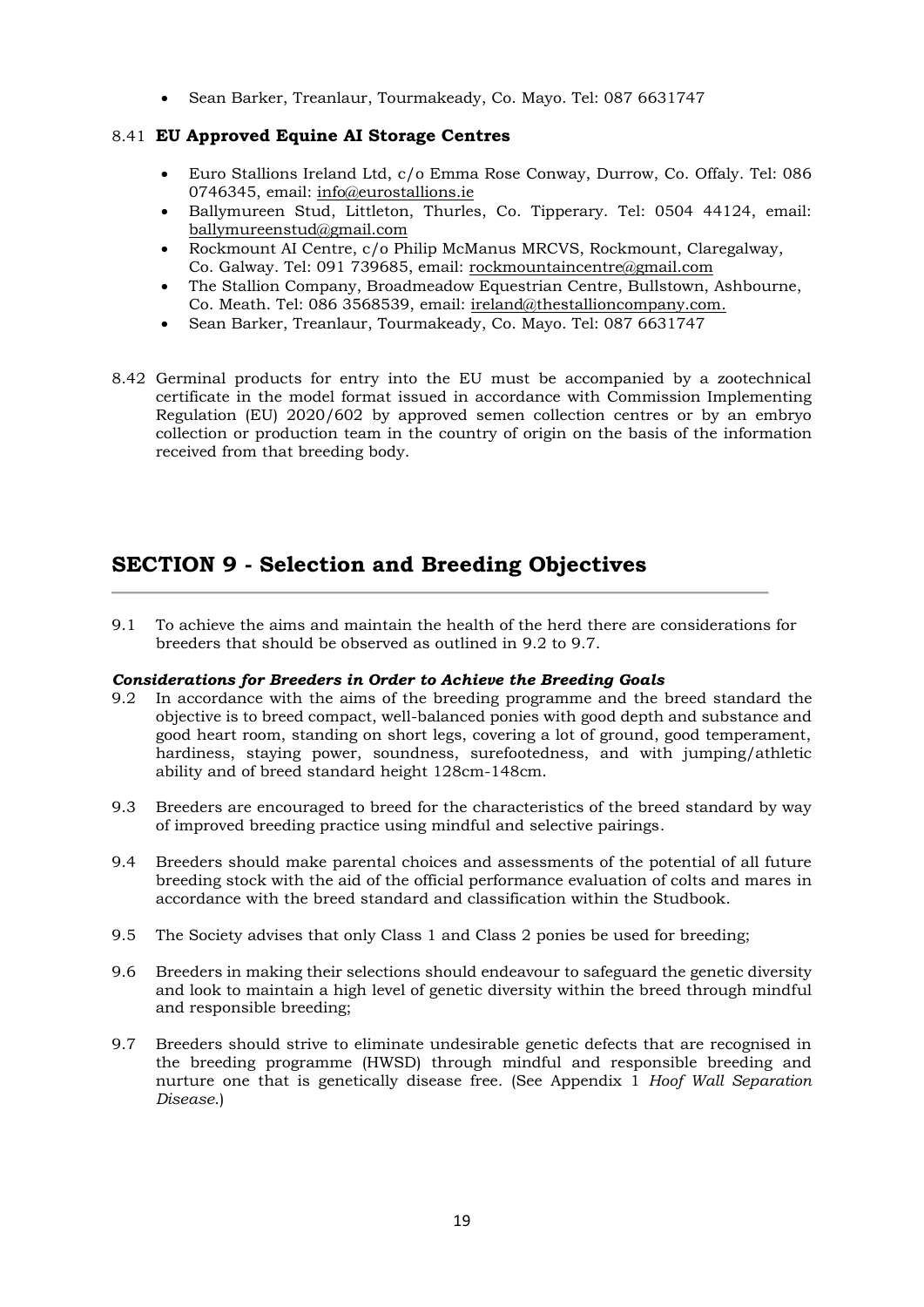# **Performance Testing**

- 10.1 Performance testing of the Connemara pony is conducted by way of:
	- (a) visual inspection;
	- (b) linear profiling from 2019;
	- (c) athletic performance (merit scheme)
- 10.2 Correct type, conformation and movement are visual integral components for performance evaluation (assessment) and comparison with the breed standard (Section 1). On achieving a sufficient grade, a classification is awarded within the breeding programme. See 5.18 and 5.19 for details of scoring and also Appendices 2, 3 and 4 for details of the traits considered.
- 10.3 From 2019 the classification result of every pony inspected and its associated linear marking profile sheet are published on the CPBS database.
- 10.4 Performance testing results for all ponies inspected are maintained by the CPBS office and published on the CPBS Online Pedigree Database. Overall annual performance testing statistics (classification results) are reported at the Annual General Meeting of the Society, published on the website and in the Society periodical newsletter.
- 10.5 Geldings are inspected for height only (see Section 5). Geldings are included in the Studbook and in time if future performance testing prevails through the Merit Scheme (10.10) an assessment of genealogical quality will be permanently introduced based on their performance evaluation in the competition field.
- 10.6 Indication of success of the breeding programme for all colts and mares inspected is dependent on the performance testing as per the breed standard at time of inspection, classification Class 1 being the highest standard and Class 3 the lowest. See Section 5 and *Rules for Procedures (Inspections)* [www.cpbs.ie](http://www.cpbs.ie/)
- 10.7 A pilot merit scheme was introduced (2019) with the intention to accumulate data in order to assist evaluate sire contribution and dam contribution to the athletic performance in the breed in conjunction with the Society's breeding standard and breeding goals.
- 10.8 Geldings have an important part to contribute through their genealogical records and thus to the integrity of the ranking of breeding animals based on results from their athletic performance.
- 10.9 The Merit Scheme is based on subjective judgement of working hunter, ridden and loose jumping competition results all of which take into account type, conformation and way of going as well as athletic performance. Whilst it cannot ever be considered to be an overall conclusive evaluation as only part of the complete herd will ever participate, it will in time provide an indicator to influential bloodlines. The data collected for 2019 is available on the website [http://cpbs.ie/merit-scheme/.](http://cpbs.ie/merit-scheme/)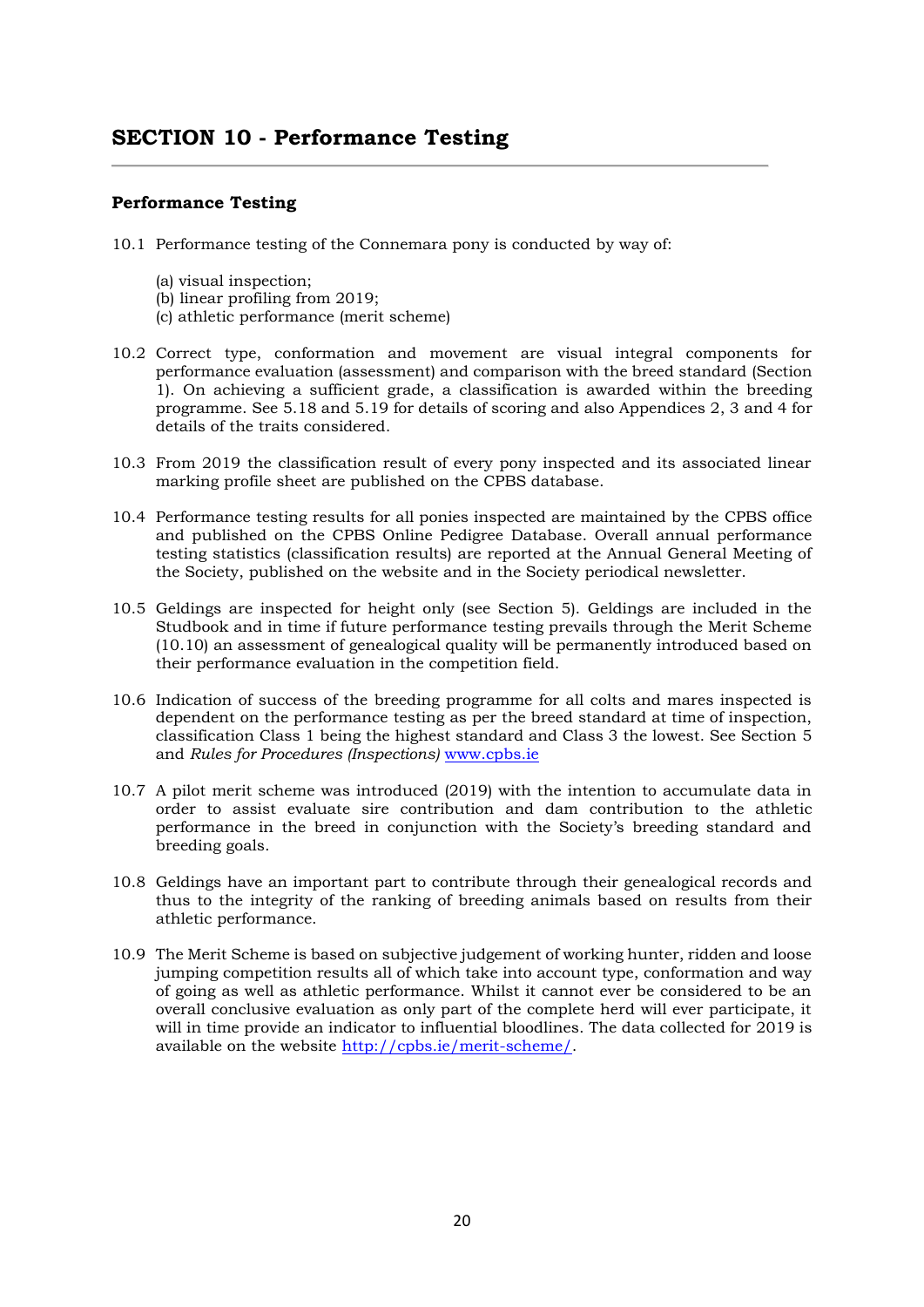#### *Purposes of the Merit Scheme*

Three main purposes for the Merit Scheme are:

- 10.10 To provide a platform to contribute to the evaluation the athletic performance of ponies registered with the Society, and which information accumulated can be used and evaluated in conjunction with the Society's breeding standard and breeding goals;
- 10.11 To recognise any sire's contribution and any dam's contribution to athletic performance in bloodlines in conjunction with the Society's breeding standard and breeding goals;
- 10.12 To encourage those ponies which are outside of high-profile mainstream competition to compete, and thereby assess their performance and contribution to the breeding goals of the Society.

# **SECTION 11 - Daughter Breed Societies (EU) and Breeding Bodies (non-EU)**

#### **General**

The Connemara Pony Breeders' Society has seventeen affiliated daughter member breeding societies and breeding bodies worldwide, each with their own relevant studbook. Collectively known as the **International Committee for Connemara Pony Societies**, or ICCPS, they form a voluntary organisation and which operates under an independent constitution), holding its Annual General Meeting in Ireland at the CPBS Annual Connemara Pony Show in Clifden, County Galway in August. (http://www.connemarapony.org/site)

#### **ICCPS Members**

The following countries are members of the ICCPS: Australia, Austria, Belgium, Canada, Denmark, Finland, France, Germany, Netherlands, New Zealand, Norway, South Africa, Sweden, Switzerland, the United Kingdom and the United States of America. Ireland as parent society automatically has three delegates on the board of the ICCPS. CPBS delegates are appointed annually on recommendation from the Council of the CPBS as per the ICCPS Constitution. A full list of current ICCPS delegates is published on the website.

#### **Breeding Objectives**

The ICCPS oversees the development, promotion and preservation of the Connemara pony as a distinctive breed internationally, **in accordance with the aims and objectives of the CPBS** by promoting and fostering high standards of breeding, as well as nurturing cooperation between member societies.

#### **Strategic Plan**

At the 2017 ICCPS Technical Meeting in Clifden an ICCPS Strategic Plan was presented and updated to 2018 for 2018-2020. Strategic priorities include: Connemara Pony Studbooks each daughter society to be functional and accurate; inspector and judge growth to be supported and approved by the CPBS; international membership engagement and expansion; promotion of the Connemara pony; and that all daughter societies have administrative secretariats.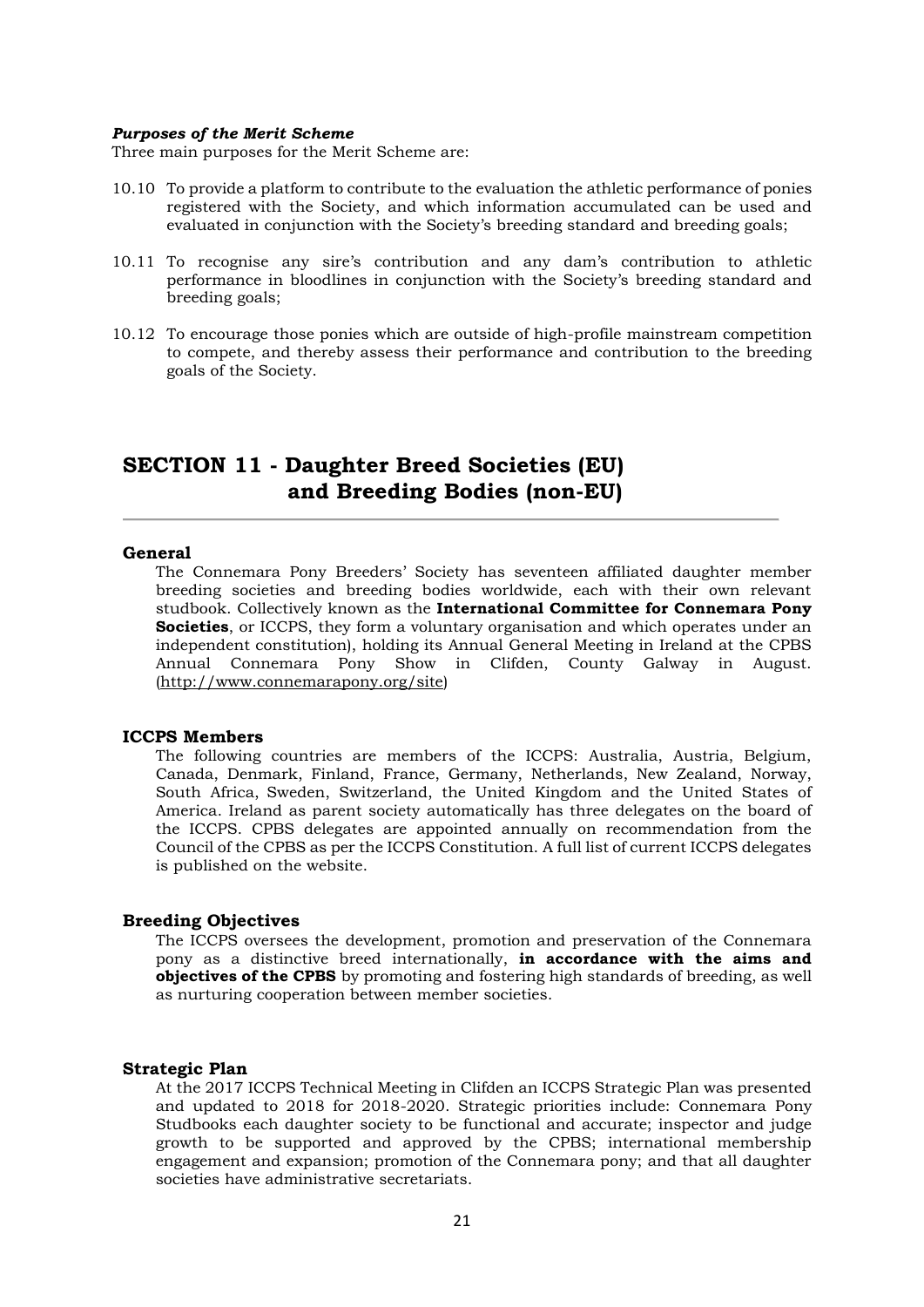#### **Registration and Inspections**

In the case of member countries of the ICCPS all purebred Connemara ponies should be registered with the daughter society in the country where the relevant studbook resides.

A pony presented for classification in a member country of the ICCPS must be classified by inspectors who have been trained and/or approved by the Studbook of origin in Ireland. Due to differing national systems for inspections the number of inspectors may vary, but a minimum of two inspectors plus a mandatory veterinary inspection for stallions is obligatory.

In respect of member countries of the ICCPS the height measurement and health status of mares and geldings must be verified by a veterinary surgeon or other person authorised by the competent authority of the country in which the pony resides.

#### **Amnesty**

Geographical constraints due to long distances and consequentially high costs to breeders to attend inspections are to the detriment of the breed in some countries, as outlying ponies and their offspring may have escaped classification. Political constraints may also from time to time have an effect. To embrace the breeding lines and mare families that are at risk because of these limitations it is anticipated that the CPBS and ICCPS will consider a time-limited amnesty to provide an opportunity to maintain a complete record of the worldwide herd.

#### **Database**

Having connections via the ICCPS throughout the world provides the CPBS and its members with valuable links to a wide market as well as receiving valuable feedback on breeding, bloodlines etc. There is a proposal to link the databases of these daughter societies to the main database held for Ireland and located in Clifden. To provide such a link will allow the CPBS access a full record of breeding, ancestry, performance and other relevant data on the breed throughout the world and allow for the identification and conservation of rare breeding lines.